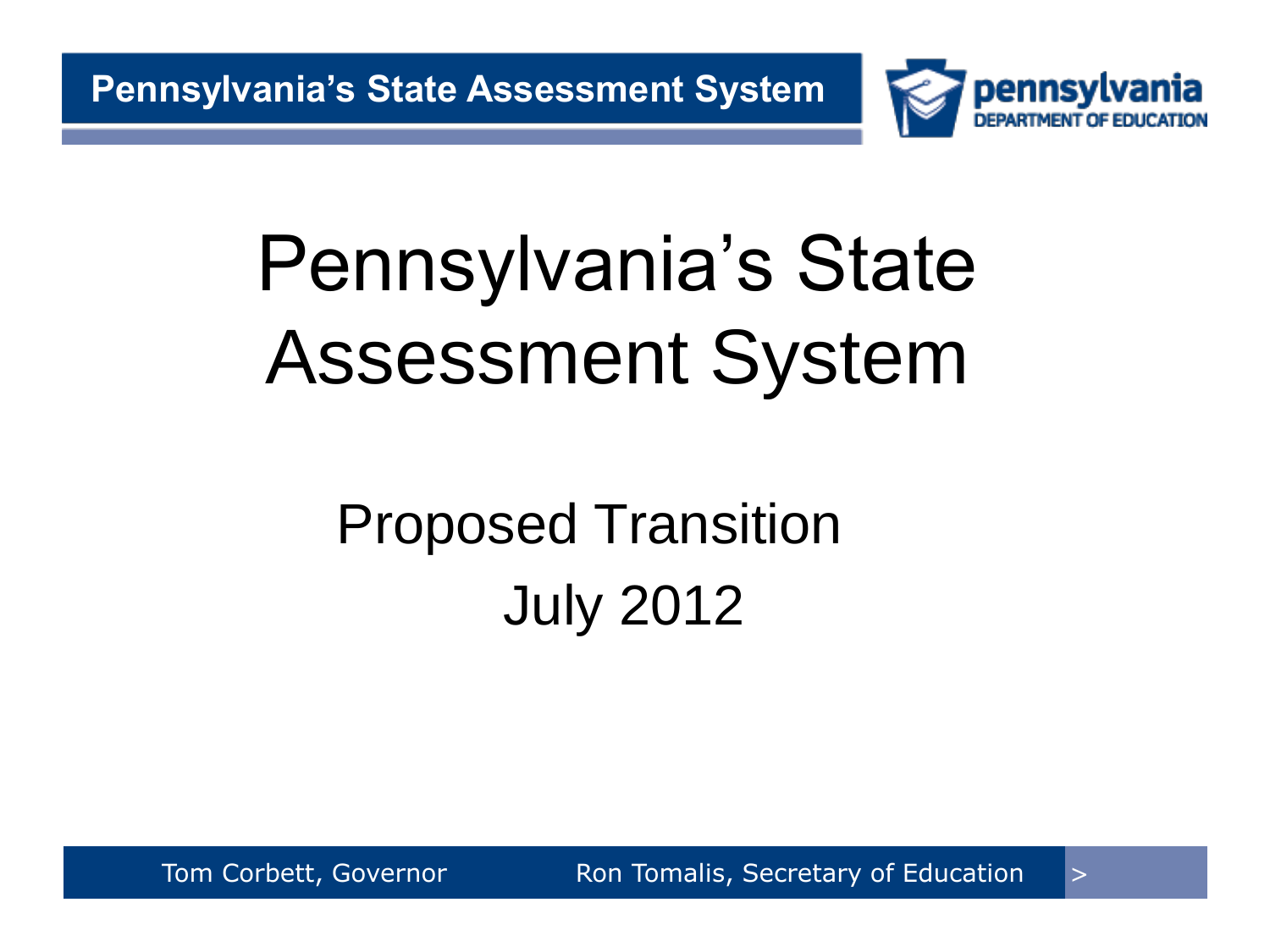

### *Proposed* Transition

• Please note that the proposed transition is contingent upon approval from the United States Department of Education, approval of new state Chapter 4 Regulations, and funding to support all testing activities.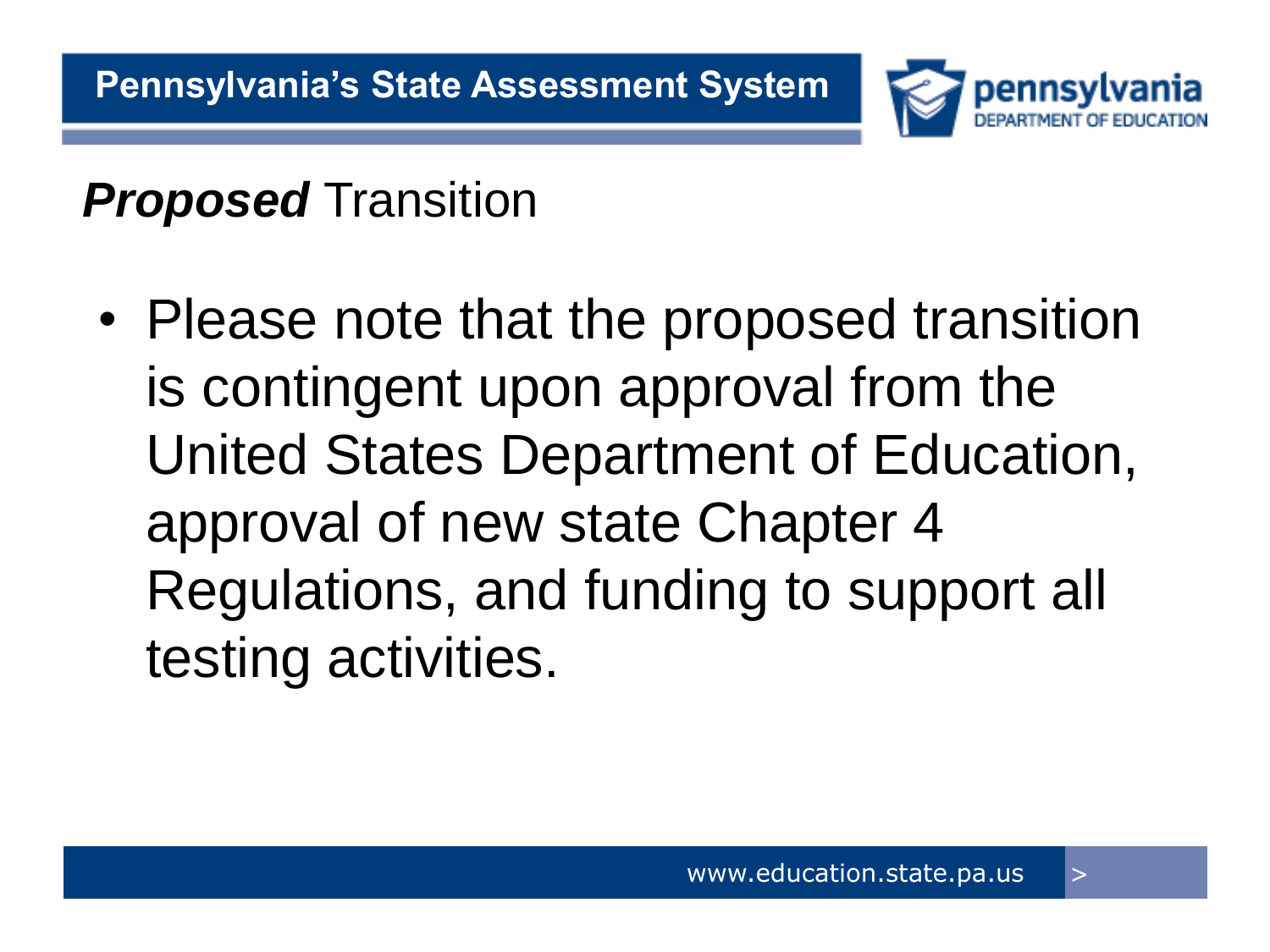

2012-13

- **Grades 3-8 Mathematics and Reading PSSA**
- **Grade 12 PSSA retest in October**
- **Grades 3-8 & 11 Mathematics and Reading PASA**
- **Grades 5 & 8 Writing PSSA**
- **Grades 4 & 8 Science PSSA**
- **Grades 4, 8 & 11 Science PASA**
- **No PSSA-M**
- **Grades 3-5 Stand-alone Writing Field Test**
- **Keystone Exams**

– **Algebra I, Literature, Biology**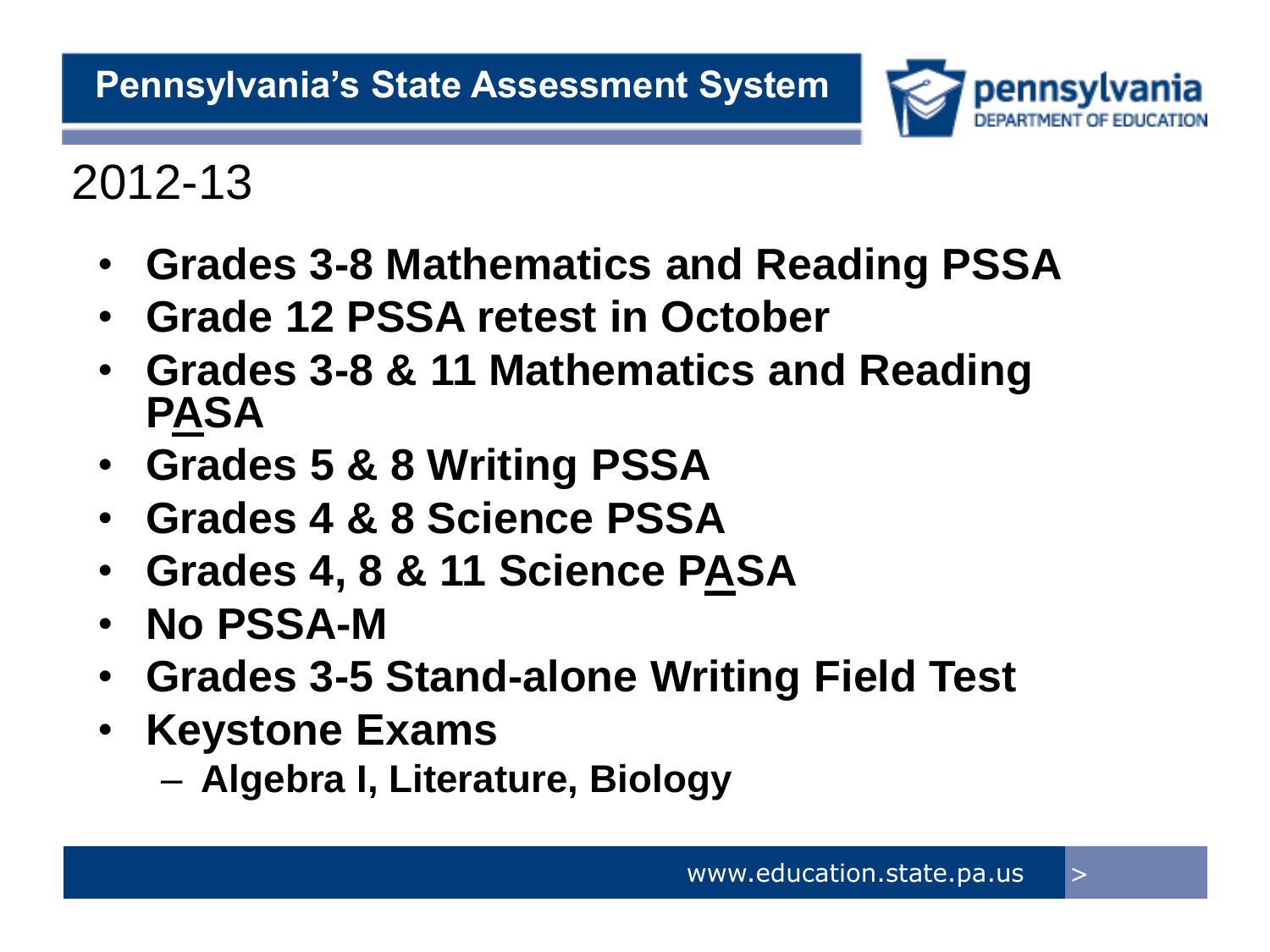

- Grades 3-8 **Mathematics** and Reading PSSA
- 2012-13 Based on current Assessment Anchor Content Standards
	- Not the PA Common Core standards
	- Grades 3-5 embedded field test items aligned to PA Common Core **Standards**
	- Offered on-line and paper/pencil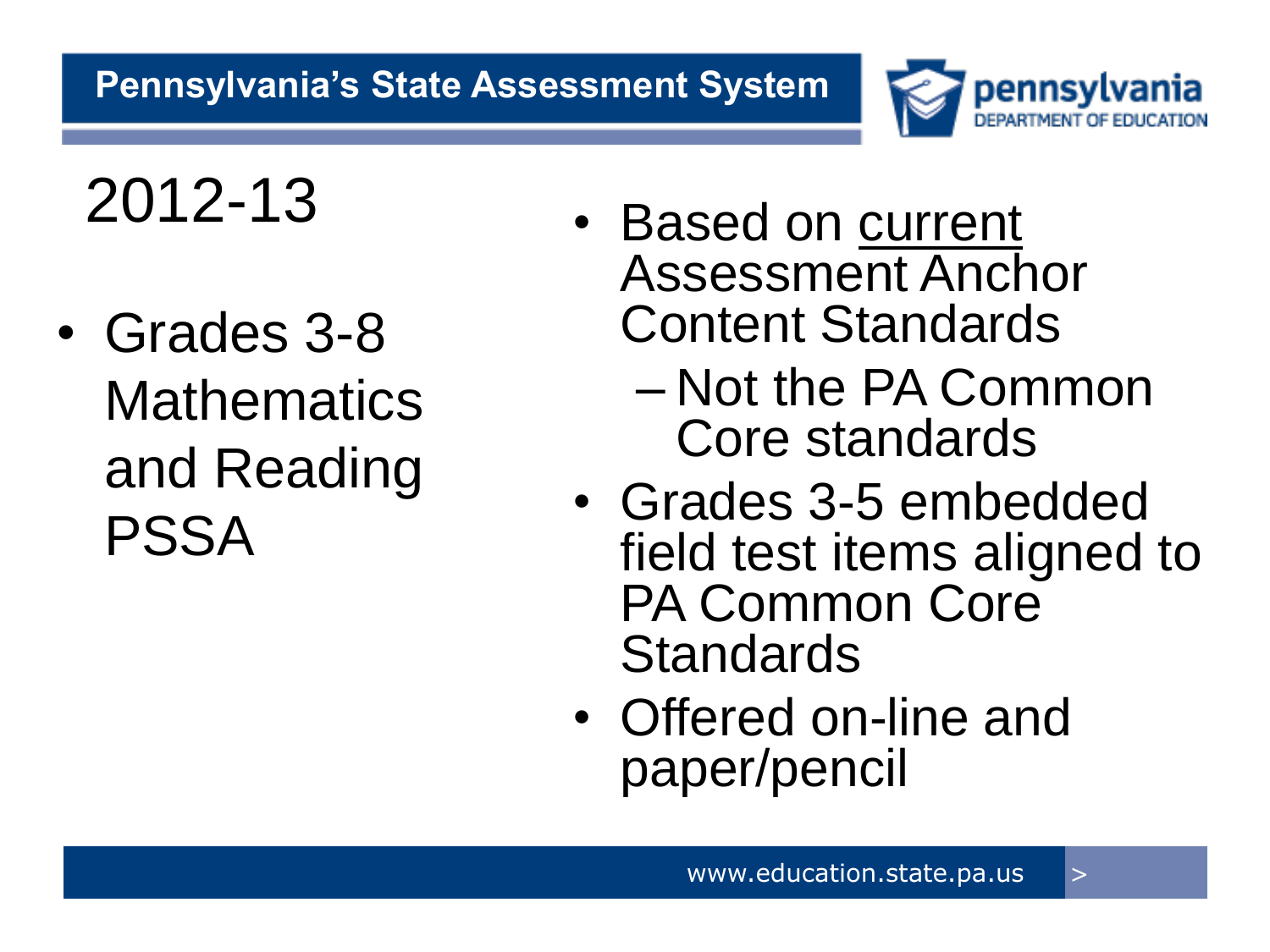

2012-13

• Grades 5 & 8 Writing PSSA

- Based on current Assessment Anchor Content Standards
	- Not the PA Common Core ELA standards
- Offered on-line and paper/pencil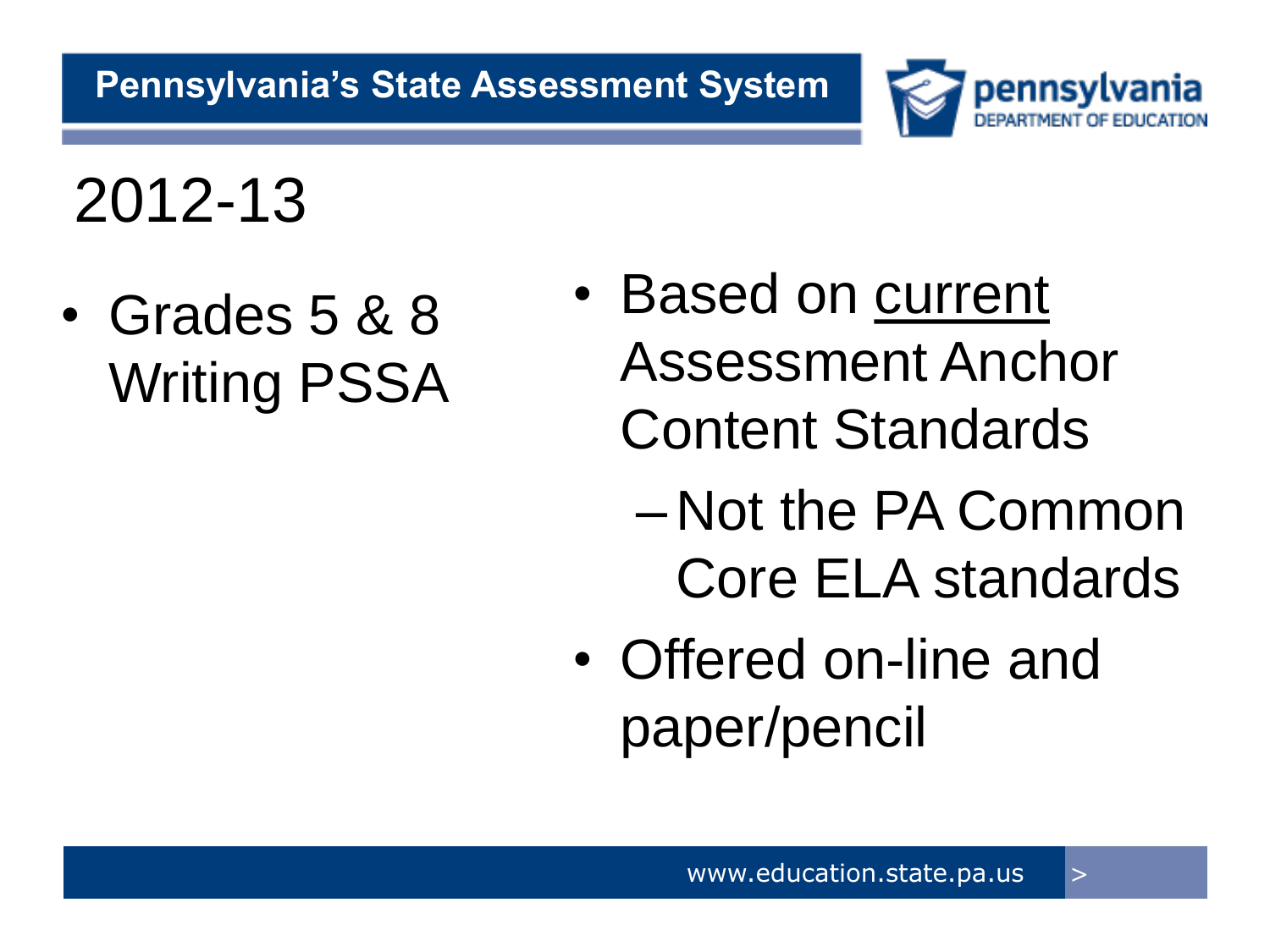

2012-13

• Grades 4 & 8 **Science** PSSA

- Based on current Assessment Anchor Content Standards
- Offered on-line and paper/pencil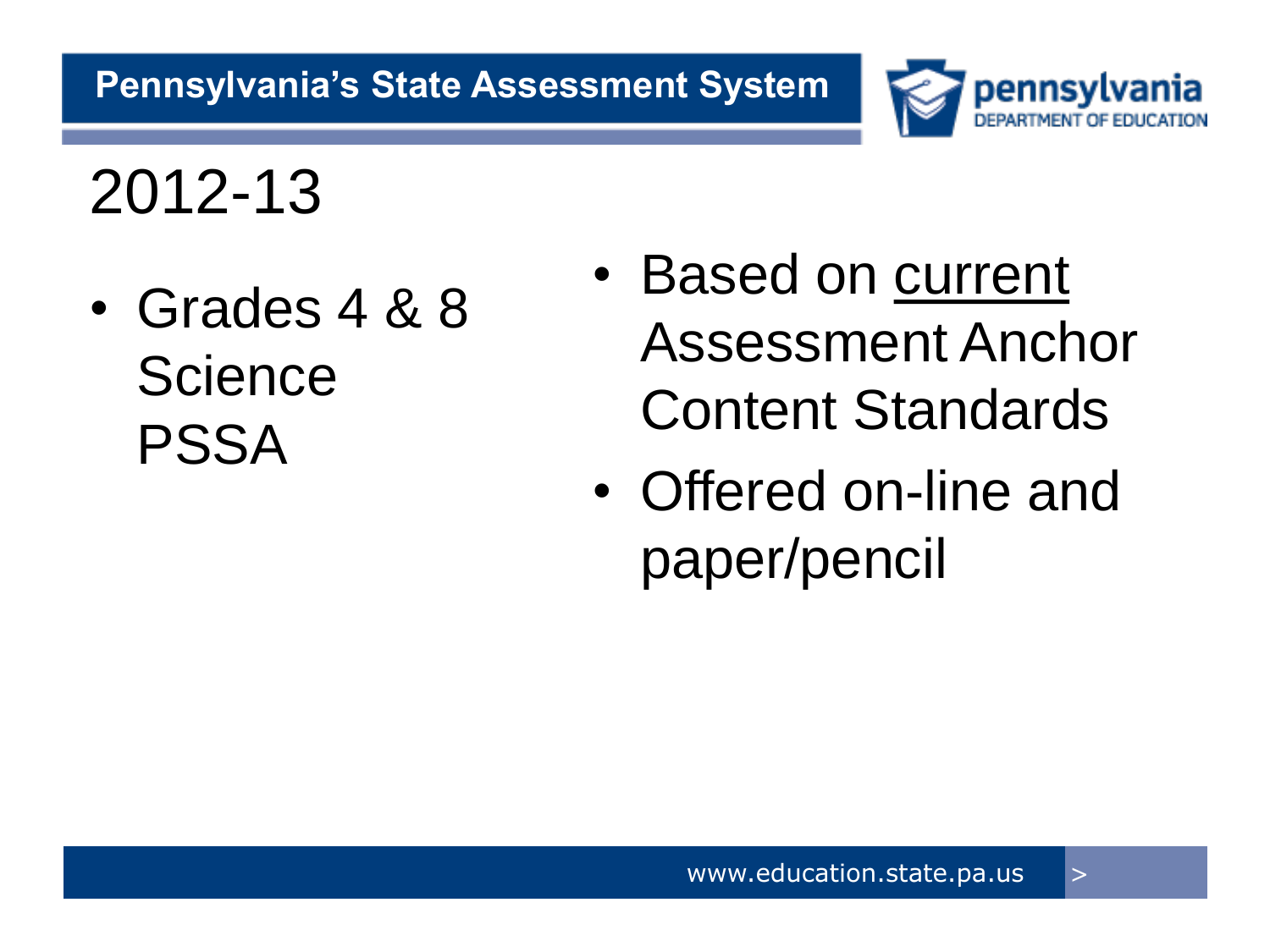

2012-13

• Grades 3-5 Stand-alone Writing Field Test

- Offered paper/pencil only
- Results will be used to implement a writing component into the proposed Grades 3-5 English Language Arts (ELA) assessment.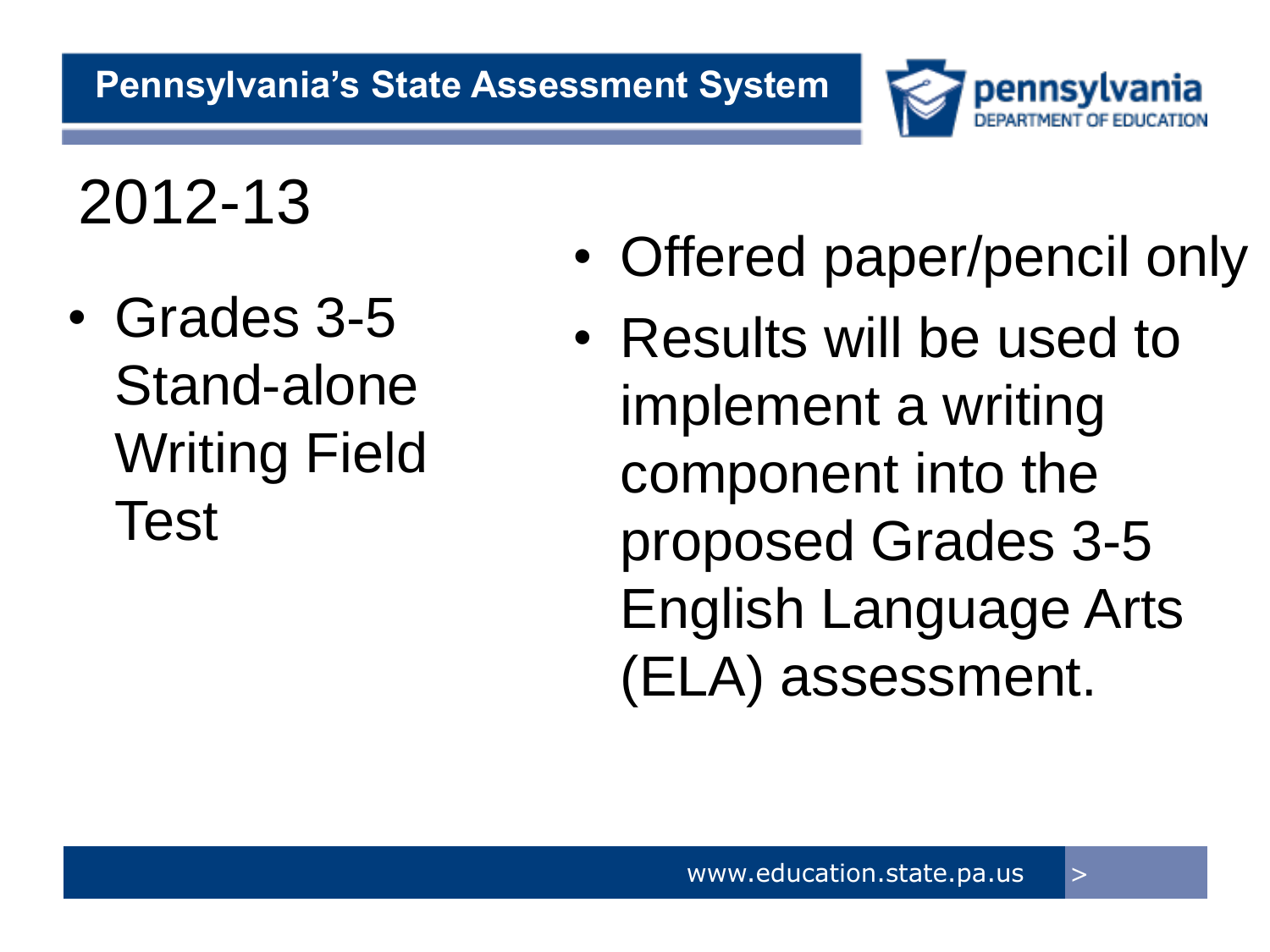

**K E E X Y A S M T S O N E**

- 2012-13 Keystone Exams will be used for two purposes:
	- Proposed state requirement that the class of 2017 and beyond demonstrate proficiency for the purpose of graduation
	- Accountability as per No Child Left Behind (NCLB)
		- Adequate Yearly Progress (AYP)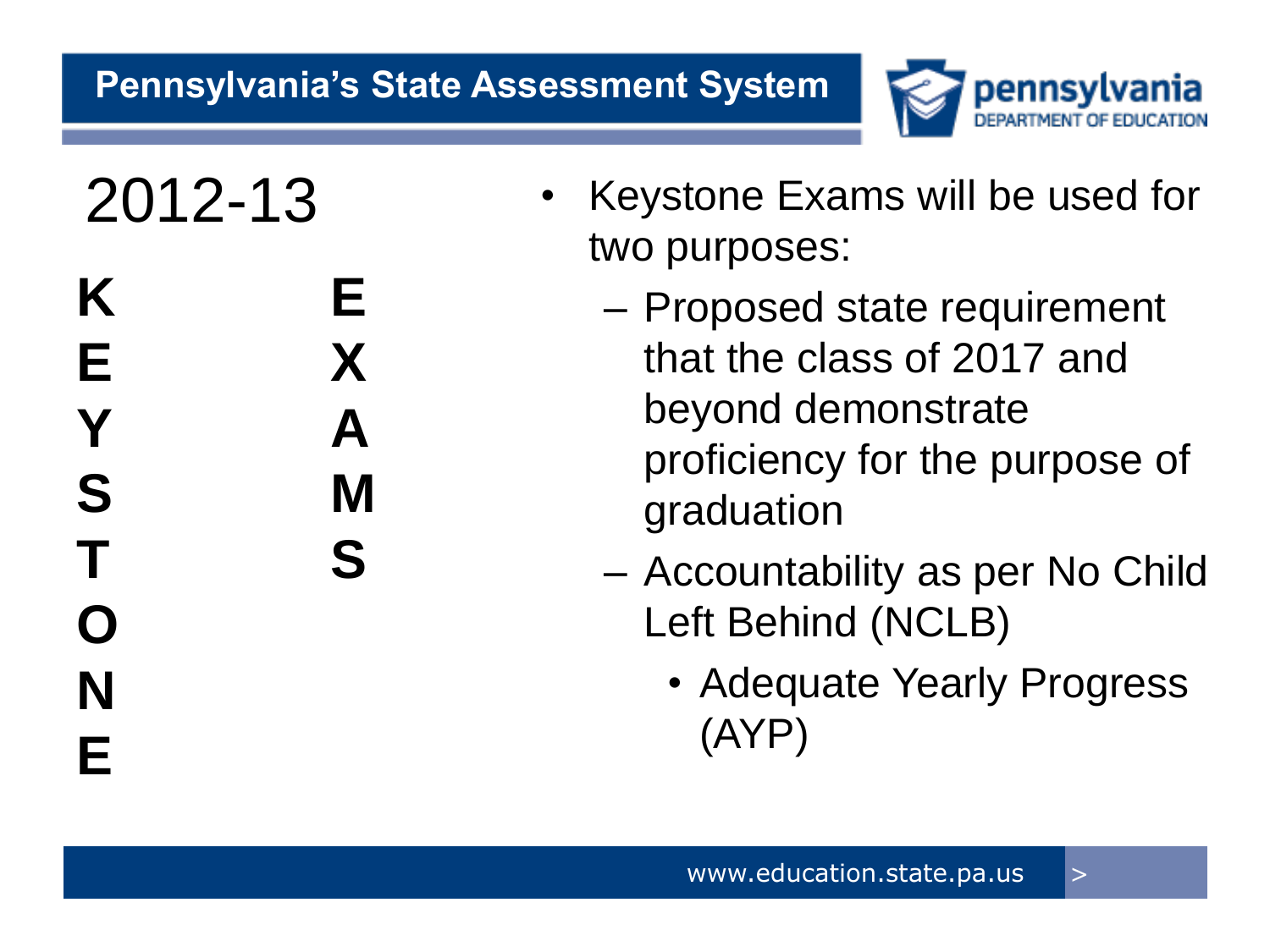

## **2012-13 Keystone Exams**

- Accountability (Federal requirement)
	- All 11<sup>th</sup> grade students must take all three Keystone Exams\*
	- $-$  All non-11<sup>th</sup> grade students completing a Keystone related course must take the appropriate Keystone Exam
		- Only 11<sup>th</sup> grade results will be used to calculate AYP
		- Non-11<sup>th</sup> grade students' results will be banked until they're in 11<sup>th</sup> grade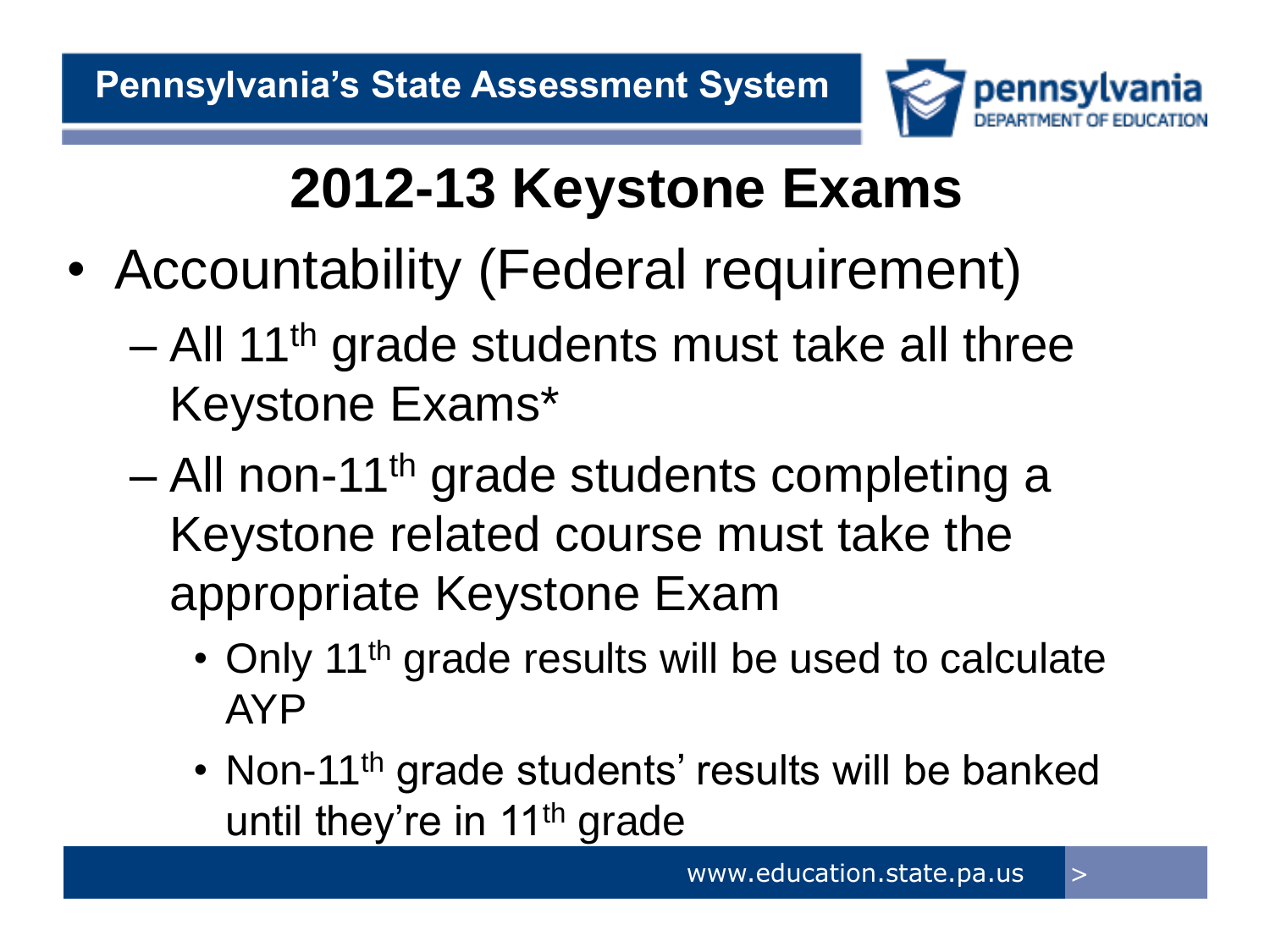

### **2012-13 Keystone Exams**

- If an 11<sup>th</sup> grade student took a Keystone Exam in 2011 as a 9<sup>th</sup> grade student and scored Advanced or Proficient, the results of that Keystone will be used for purposes of accountability.
- A student who did not score Advanced or Proficient as a 9th grade student in 2011 should retest as an 11<sup>th</sup> grade student in 2012-13.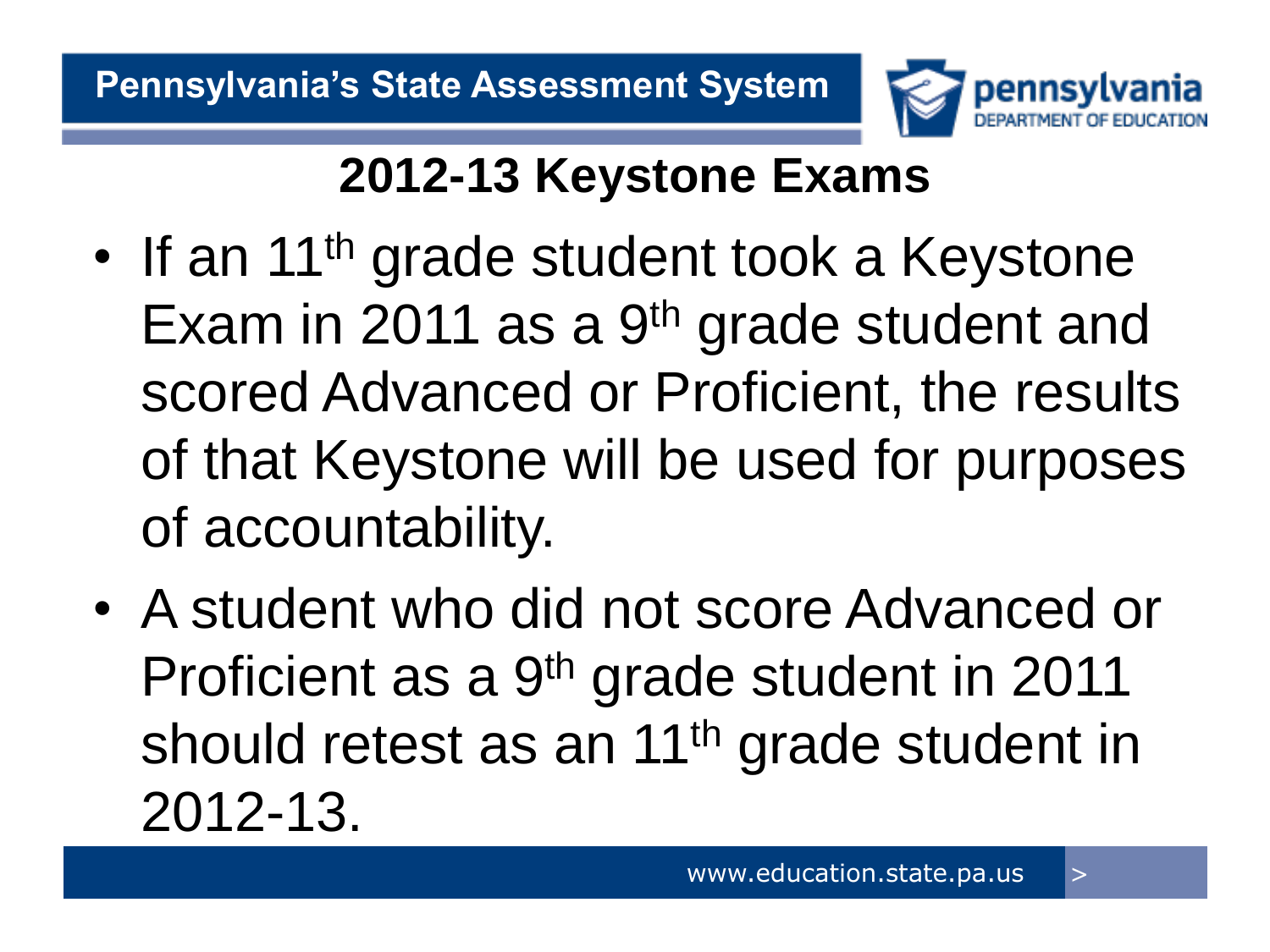

### **2012-13 Keystone Exams**

- **Graduation (State requirement)**
	- **The 8th grade class in 2012-13 is the first class that will be required to demonstrate proficiency on the Algebra I, Literature, and Biology Keystone Exams to graduate (class of 2017).**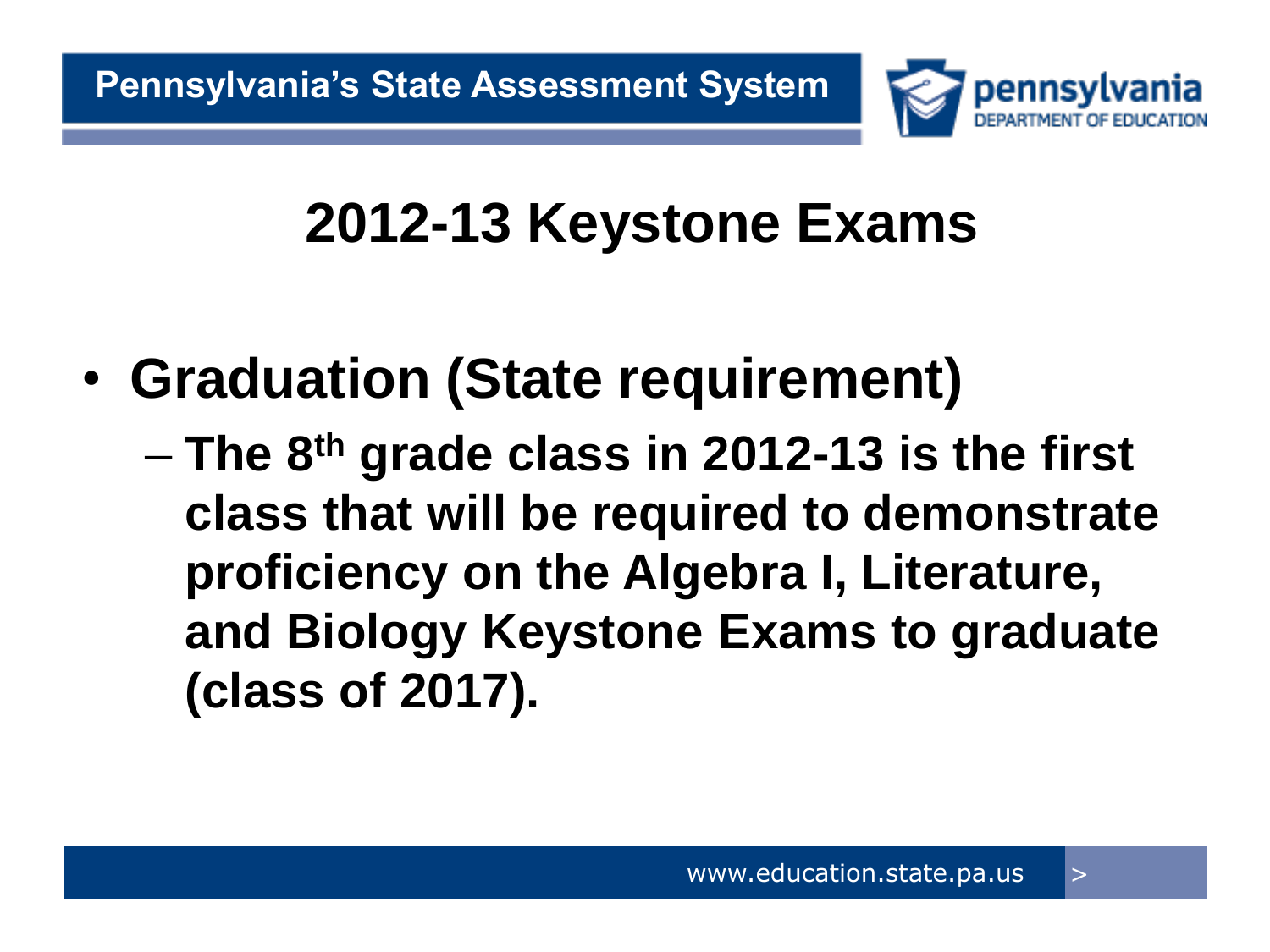

**O**

**N**

**E**

- **K E E X Y A S M T S**
- 2012-13 Testing Windows
	- **Dec.10 3-14, 2012\***
	- **Jan. 9- 16 23, 2013\***
	- **May 13-24, 2013**
	- **July 29-Aug.2, 2013**
	- PDE plans to apply for new Annual Measurable Objectives (AMO)
		- Currently 89% for math and 91% for reading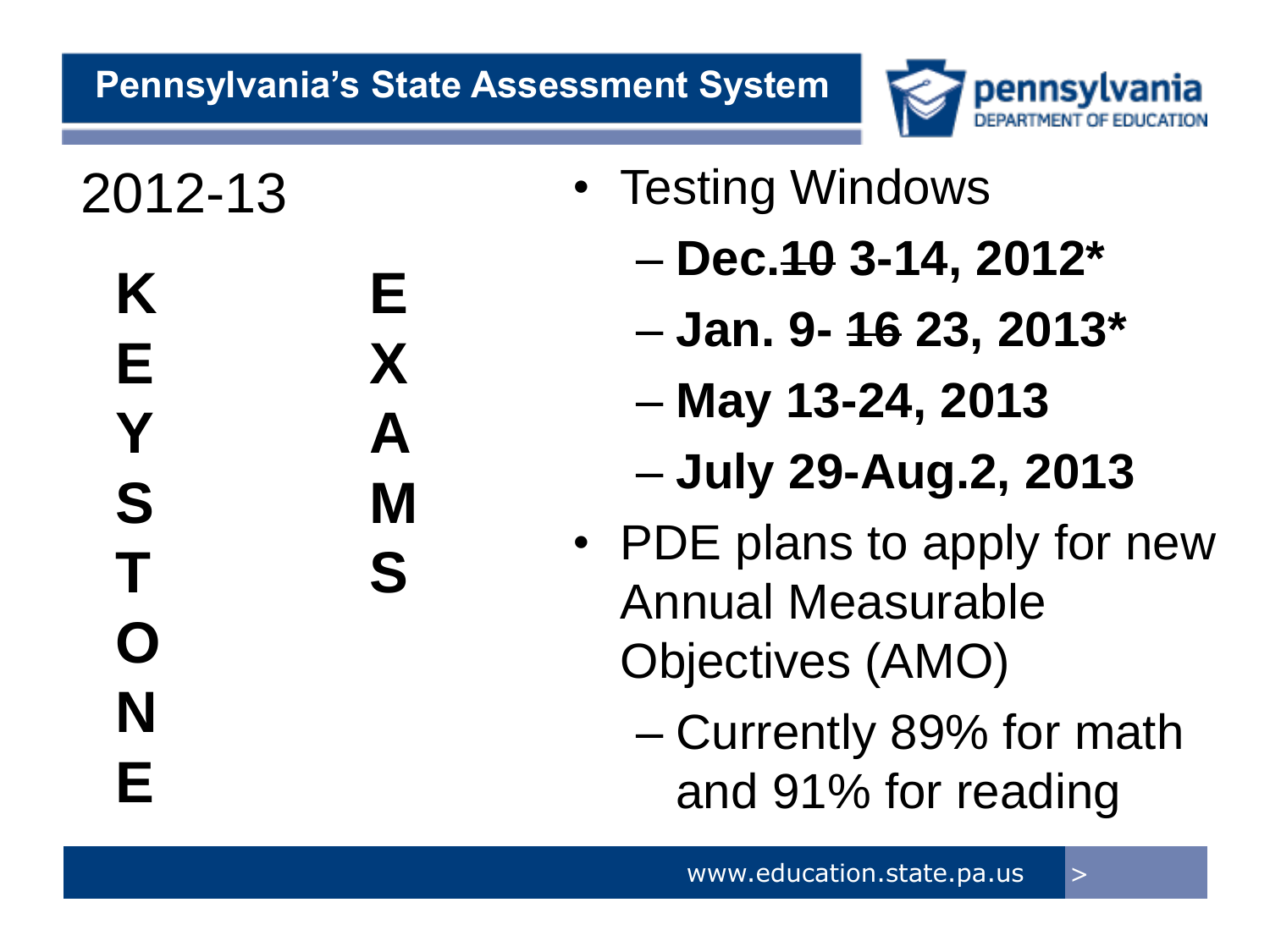

- PDE Recommendation
	- All students not taking a Keystone related course take the Keystone Exams in the winter window – Waves 1 and 2.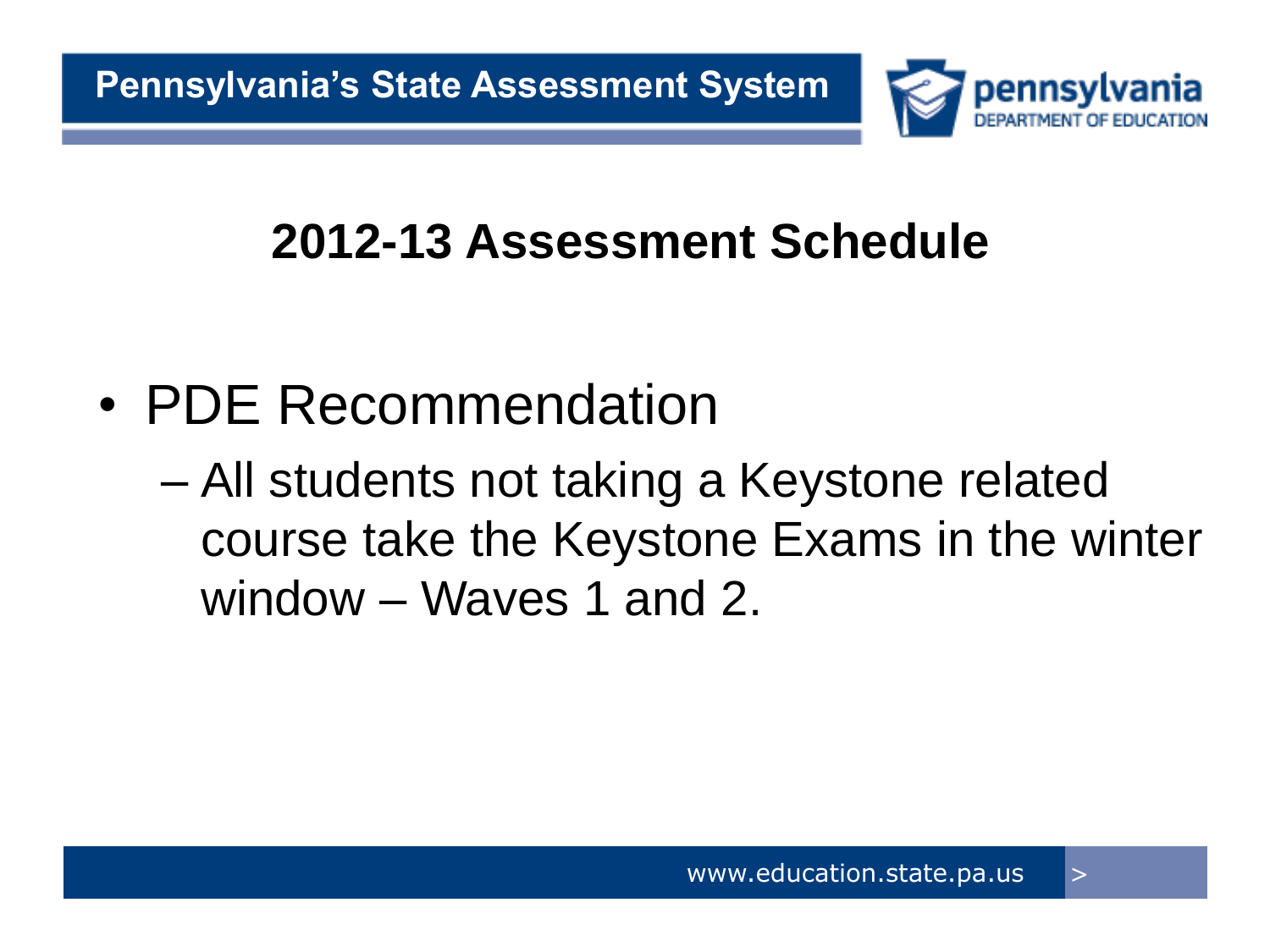

- All 11<sup>th</sup> grade students take all three Keystones from Dec. 3-14 (Wave 1)
- OR
- All 11<sup>th</sup> grade students take all three Keystones from Jan 9-23 (Wave 2)
- OR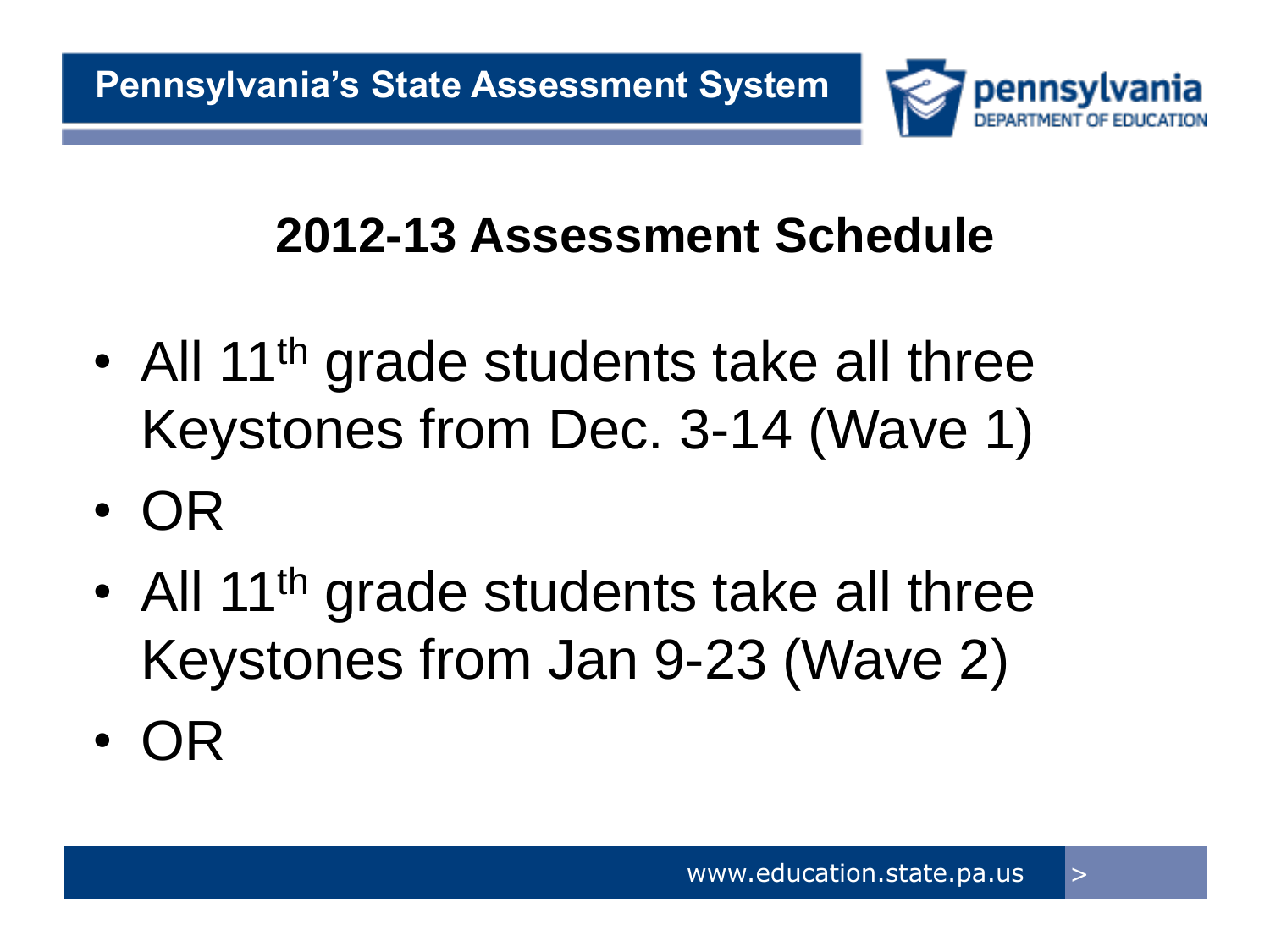

- All 11<sup>th</sup> grade students take the Algebra I and Literature Keystones from Dec. 3-14 and take the Biology Keystone from Jan. 9-23
- OR
- All 11<sup>th</sup> grade students take the Algebra I Keystone from Dec. 3-14 and take the Literature and Biology Keystones from Jan. 9-23
- OR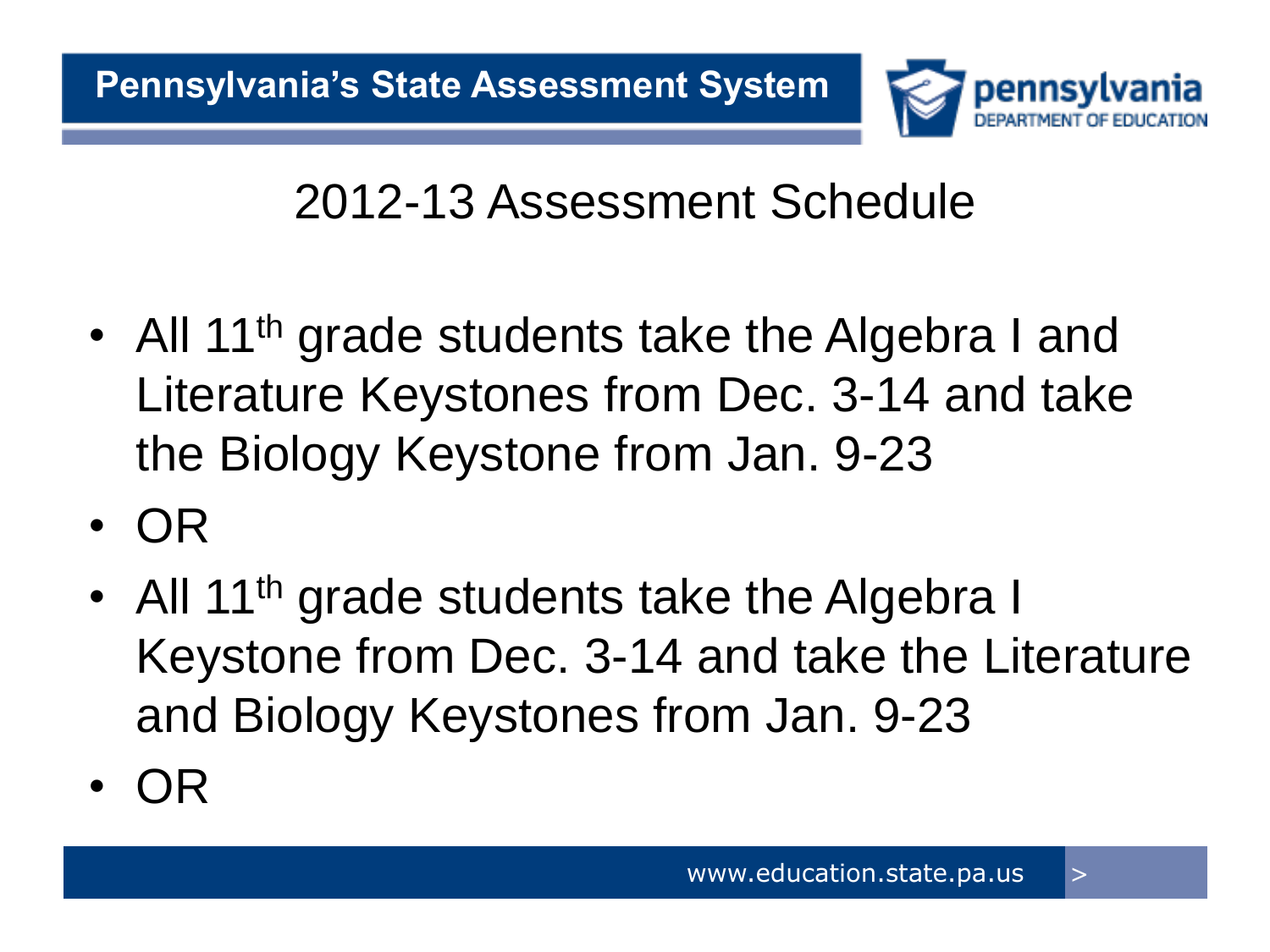

• Any combination where all 11<sup>th</sup> grade students not taking a Keystone related course complete all three Keystone Exams during the winter window's two waves.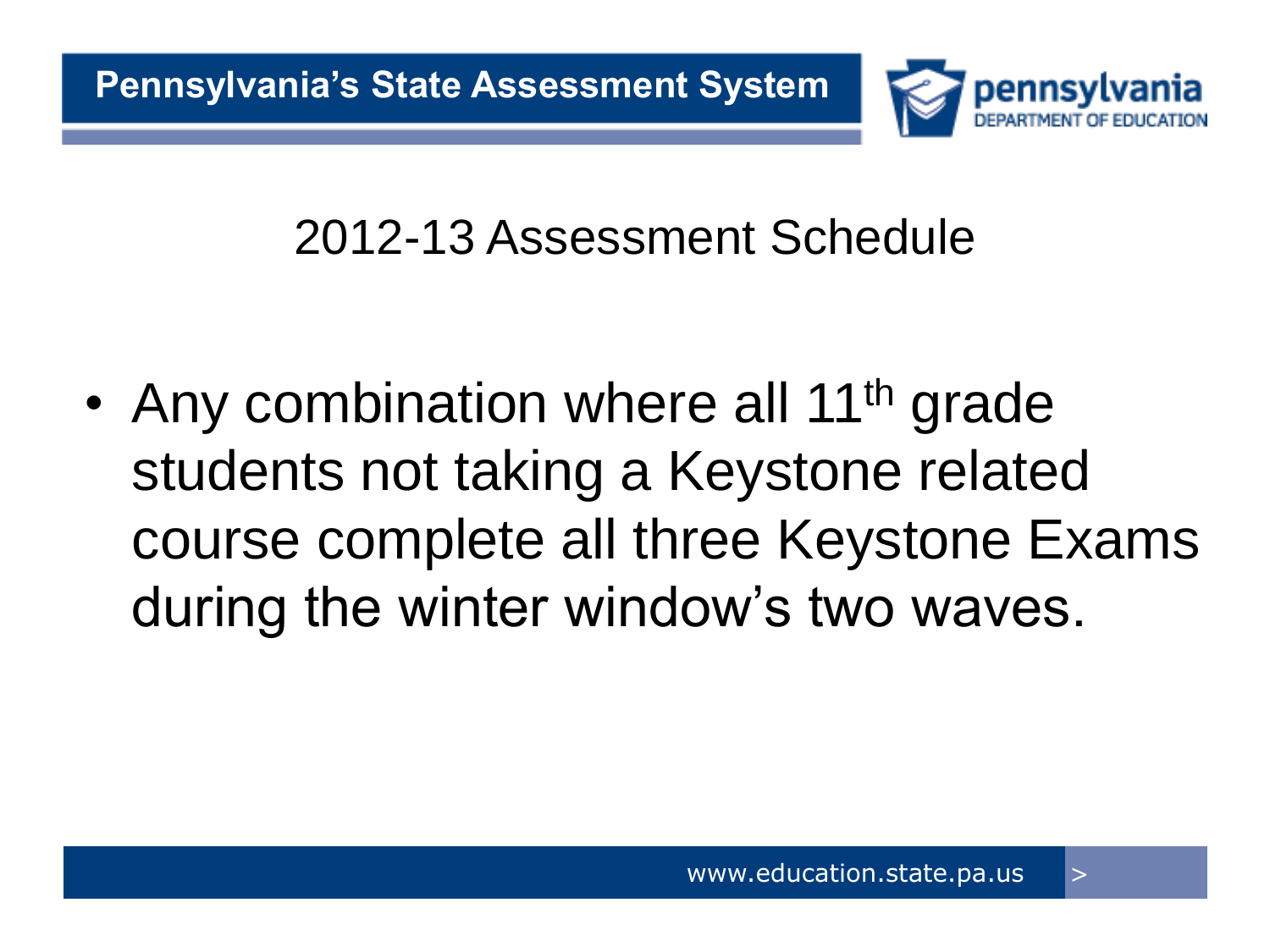

### **2012-13 Keystone Schedule**

| <b>Date</b>           | <b>Activity</b>                            | <b>Explanation</b>                                                           |
|-----------------------|--------------------------------------------|------------------------------------------------------------------------------|
| August 15-16, 2012    | <b>Technology Coordinator</b><br>Training  | Training for CDTs and<br><b>Keystones</b>                                    |
| September 6-7, 2012   | Enrollment/Materials<br>Training           | <b>Winter Keystones</b>                                                      |
| September 10-14, 2012 | <b>Enrollment Window</b>                   | Numbers only submitted to<br>DRC for Wave, Mode,<br>Subject, & Accommodation |
| October 2-4, 2012     | <b>Test Set-up Training</b>                | <b>Winter Keystones</b>                                                      |
| October 8-19, 2012    | <b>Test Set-up Window</b>                  | Districts can enter student<br>information into eDirect                      |
| October 10 - 11, 2012 | Enrollment/Materials<br>Training           | <b>Spring Keystone</b>                                                       |
| October 15-26         | <b>Enrollment Window</b>                   | Numbers only submitted to<br><b>DRC for Spring Keystone</b>                  |
| November 5-8, 2012    | <b>Keystone Administration</b><br>Training | <b>Winter Keystones</b><br>(PaTTAN)                                          |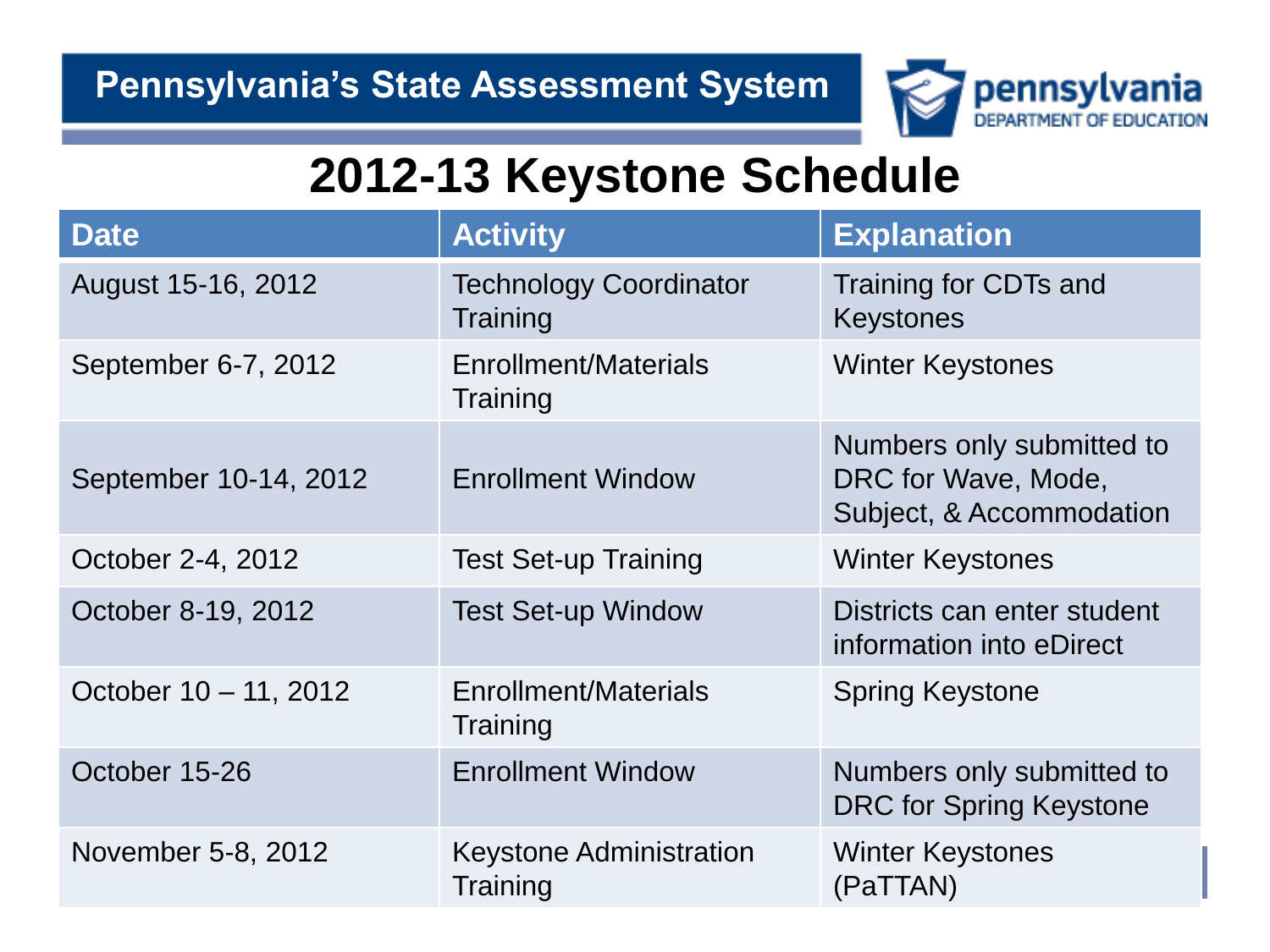

| <b>ASSESSMENT</b>                    | <b>DATES</b>                        |
|--------------------------------------|-------------------------------------|
| 12th Grade PSSA Retest               | October 22 – November 2, 2012       |
| Winter Wave 1 Keystone Window        | December 3-14, 2012*                |
| Winter Wave 2 Keystone Window        | January 9-23, 2013*                 |
| <b>Grades 3-5 Writing Field Test</b> | February 4-15, 2013                 |
| Grades 5 & 8 Writing PSSA            | March 11-15, 2013                   |
| Grades 5 & 8 Writing PSSA Make-Ups   | March 18-22, 2013                   |
| Grades 3-8 Math & Reading PSSA       | April 8-19, 2013                    |
| Grades 4 & 8 Science PSSA            | April 22-26, 2013                   |
| Math, Reading & Science Make-Ups     | April 29-May 3, 2013                |
| <b>Spring Keystone Window</b>        | May 13-24, 2013                     |
| <b>Summer Keystone Window</b>        | <b>July 29-August 2, 2013</b>       |
|                                      | www.education.state.pa.us<br>$\geq$ |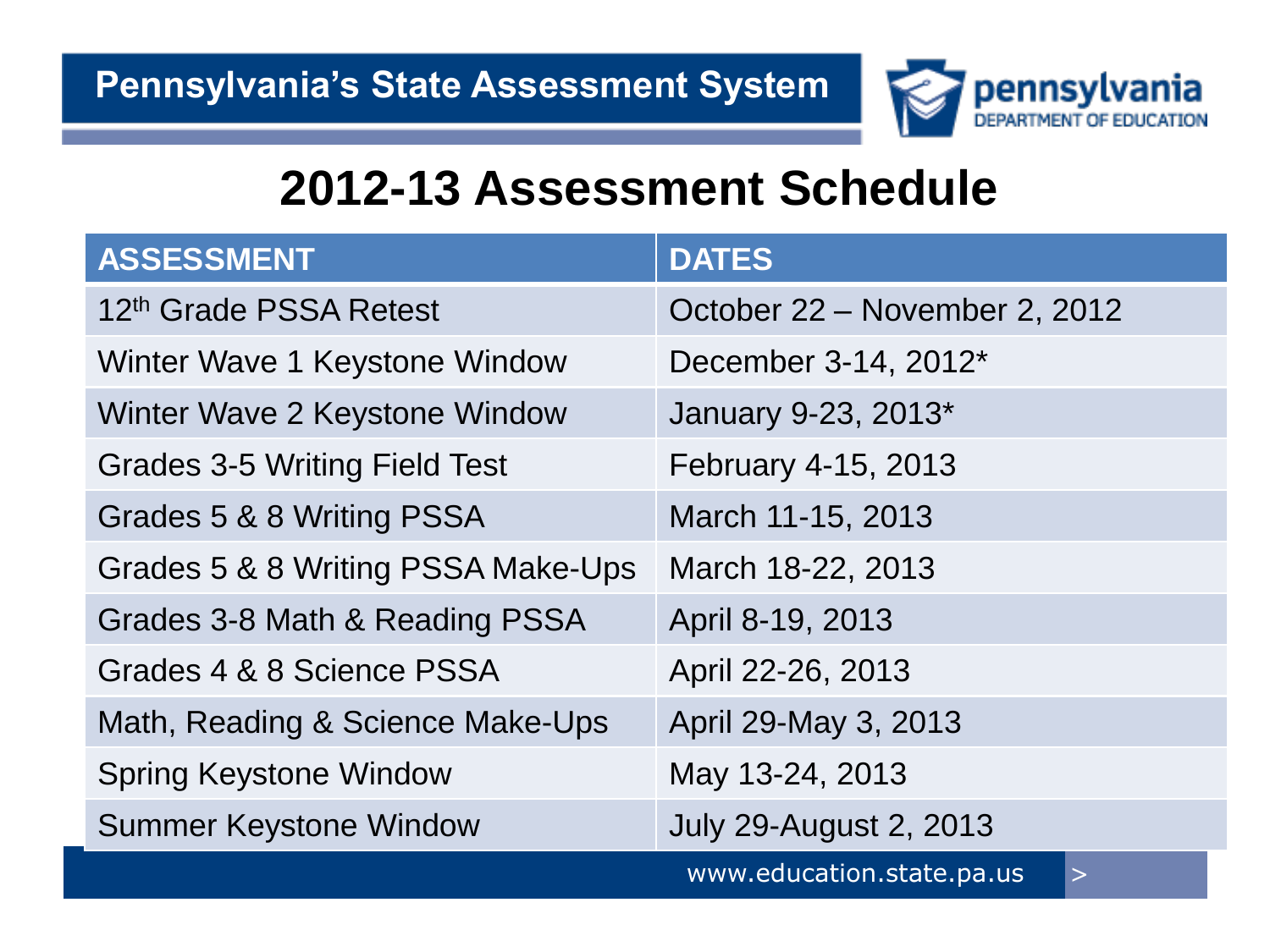

### 2012-13 Assessment

- What's new
	- No 11<sup>th</sup> grade PSSA
		- *Keystones*
	- No PSSA-M
	- On-line available
	- Grades 3-5 writing field test
- What's the same
	- $-12$ <sup>th</sup> grade PSSA retest
	- Grades 3-8 Math & Reading PSSA
	- Grades 4 & 8 Science PSSA
	- Grades 5 & 8 Writing PSSA
	- Grades 3-8 & 11 Math & Reading PASA
	- Grades 4, 8 & 11 Science PASA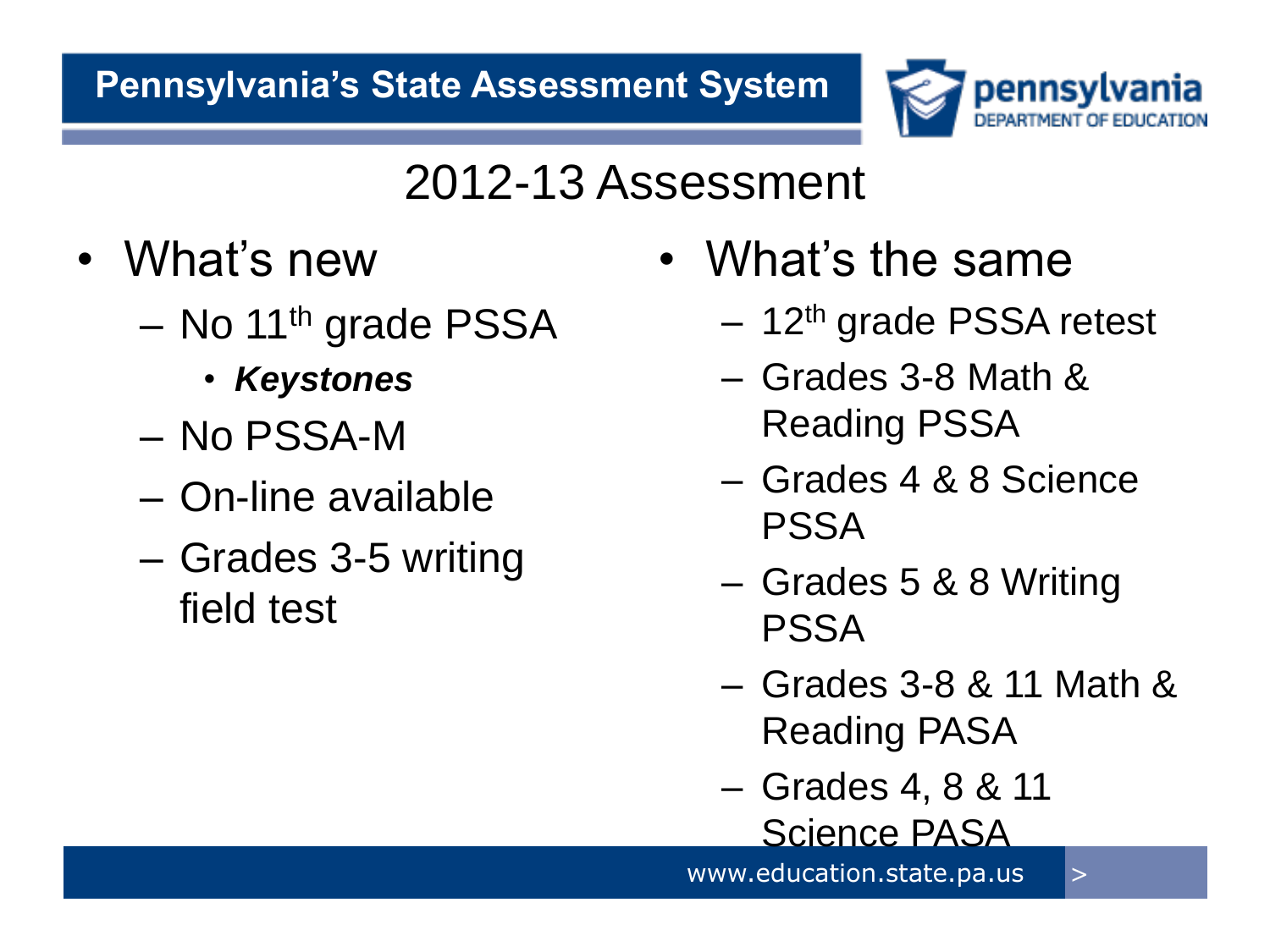

# 2013-14

- Grades 3-5 English Language Arts PSSA (PA CC)
- Grades 3-5 Mathematics PSSA (PA CC)
- Grades 6-8 Mathematics and Reading PSSA
- Grades 3-8 & 11 Mathematics & Reading PASA
- Grade 8 Writing PSSA
- Grades 4 & 8 Science PSSA
- Grades 4, 8 & 11 Science PASA
- Grades 6-8 Stand-alone Writing Field Test
- Keystone Exams
	- Algebra I, Literature, Biology
	- Composition Field Test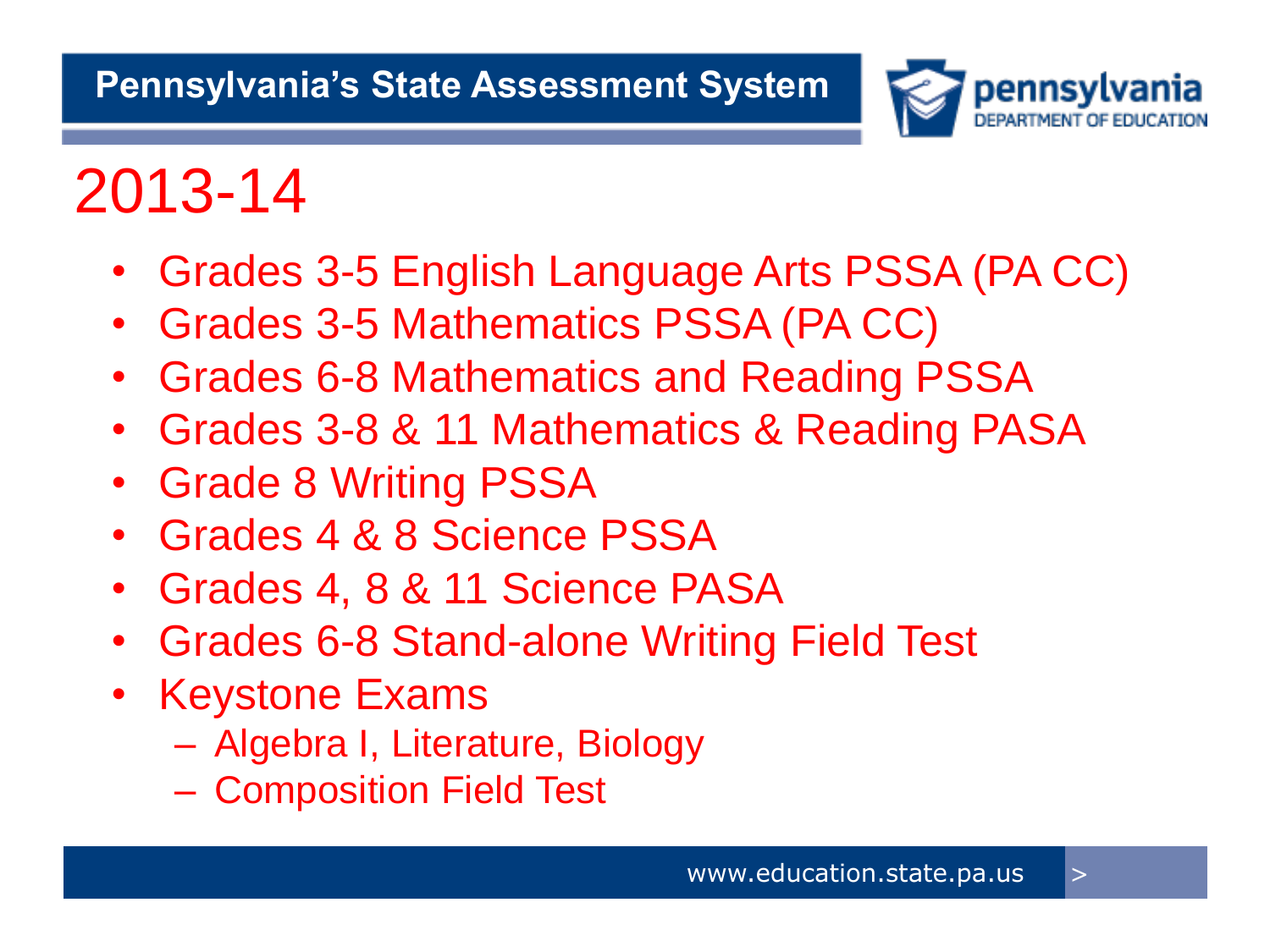

## 2013-14

• Grades 3-5 English Language Arts PSSA

- Based on Assessment Anchor Content Standards aligned to *PA Common Core Standards*
	- Includes a writing component
		- An area not previously assessed at grades 3 & 4
- Offered on-line & paper/pencil
- PDE plans to apply for a new AMO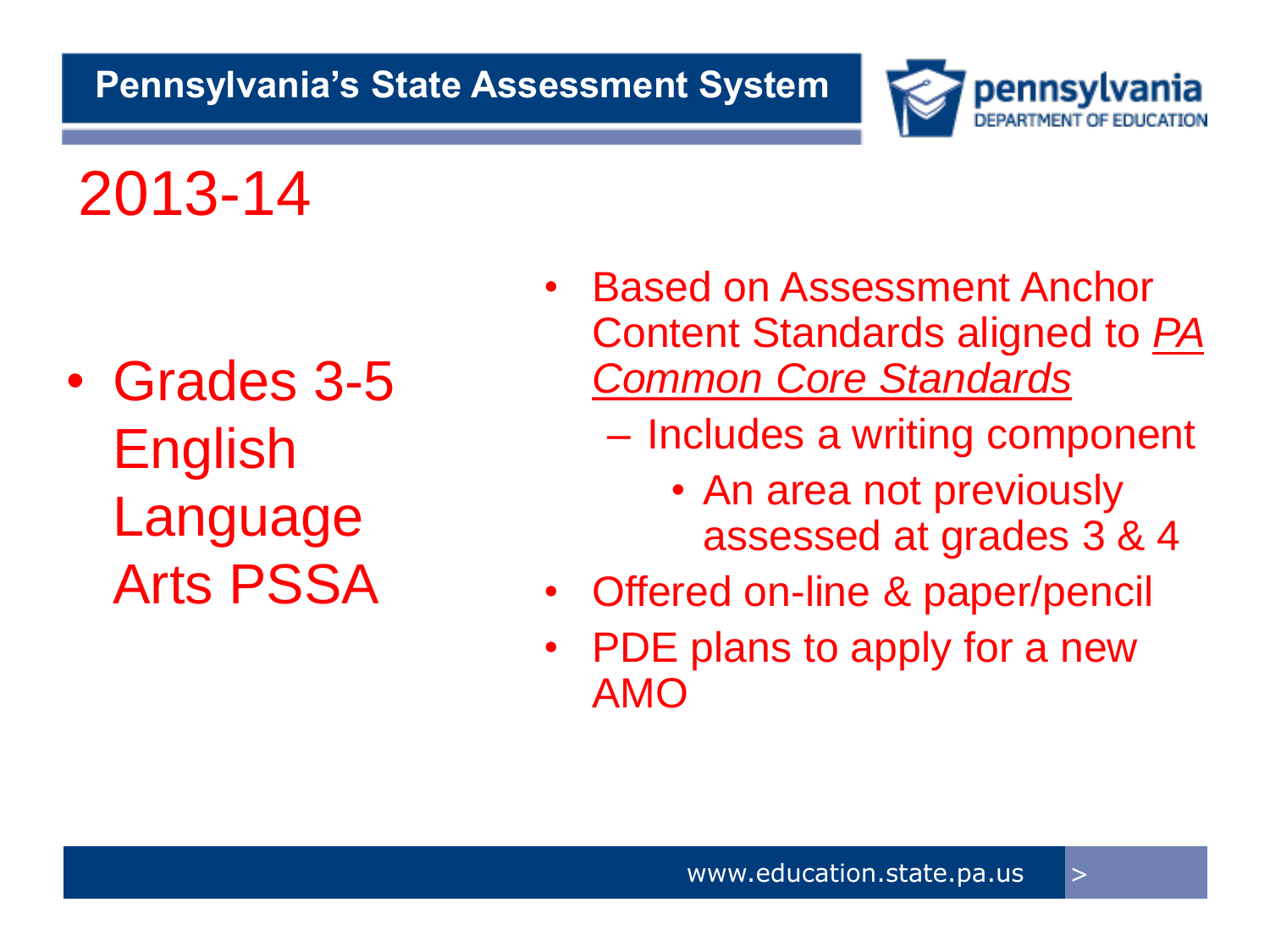

- Grades 3-5 **Mathematics** PSSA
- 2013-14 Based on Assessment Anchor Content Standards aligned to *PA Common Core Standards*
	- Offered on-line & paper/pencil
	- PDE plans to apply for a new AMO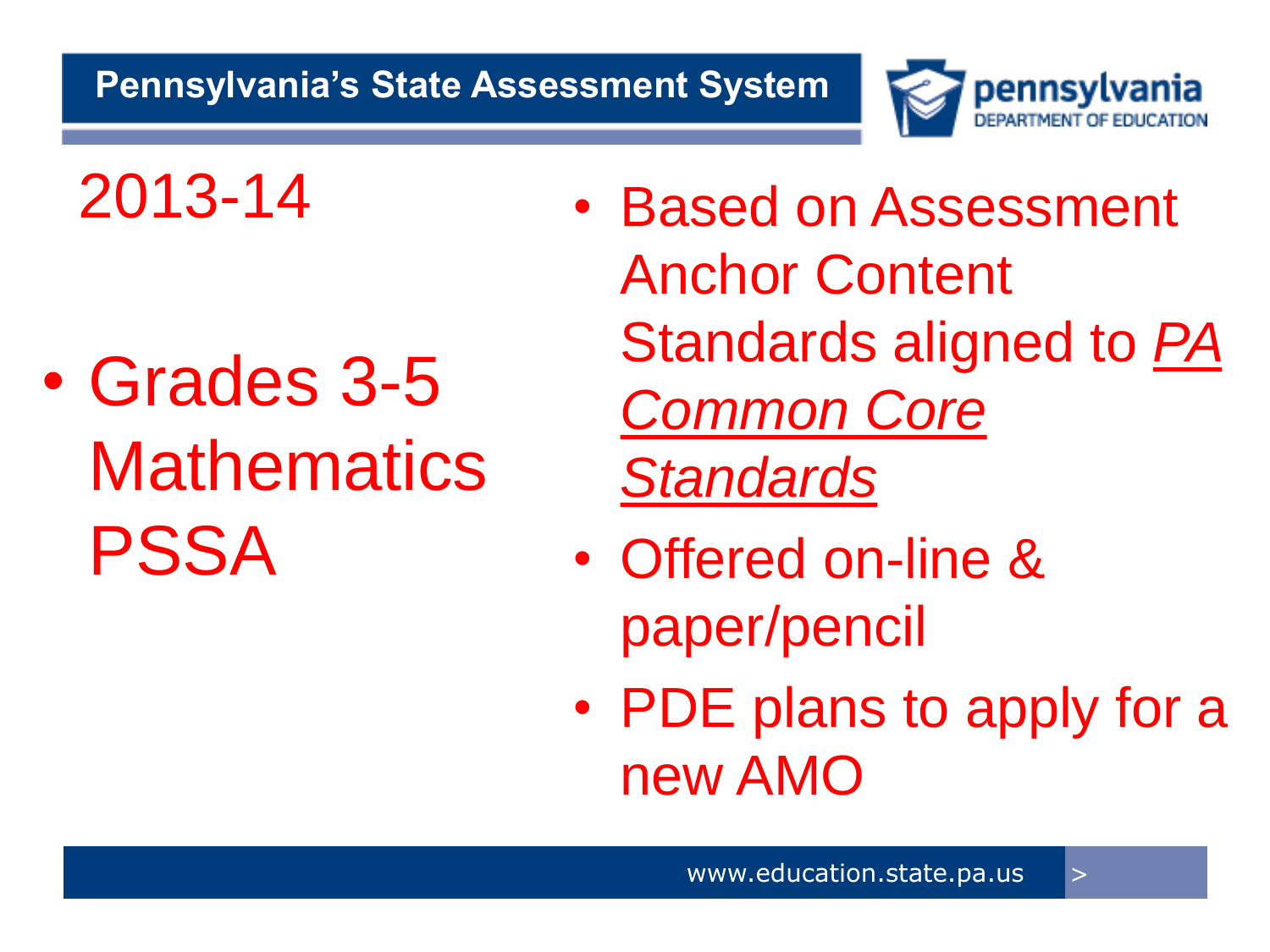

- Grades 6-8 **Mathematics** and Reading PSSA
- 2013-14 Based on current Assessment Anchor Content Standards
	- Not the PA Common Core **Standards**
	- Embedded field test items aligned to PA Common Core
	- Offered on-line and paper/pencil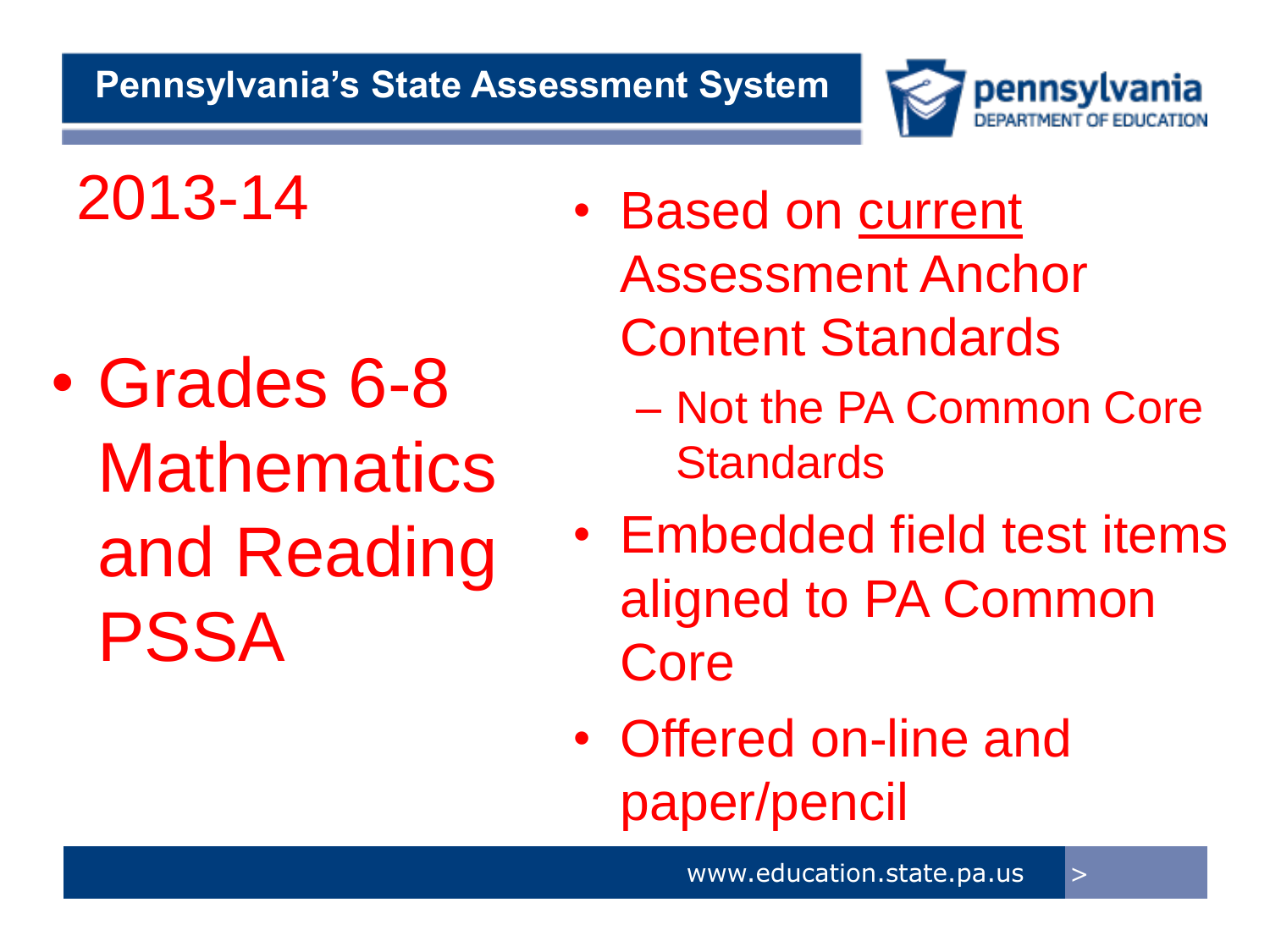

- Grade 8 **Writing** PSSA
- 2013-14 Based on current Assessment Anchor Content Standards
	- Offered on-line and paper/pencil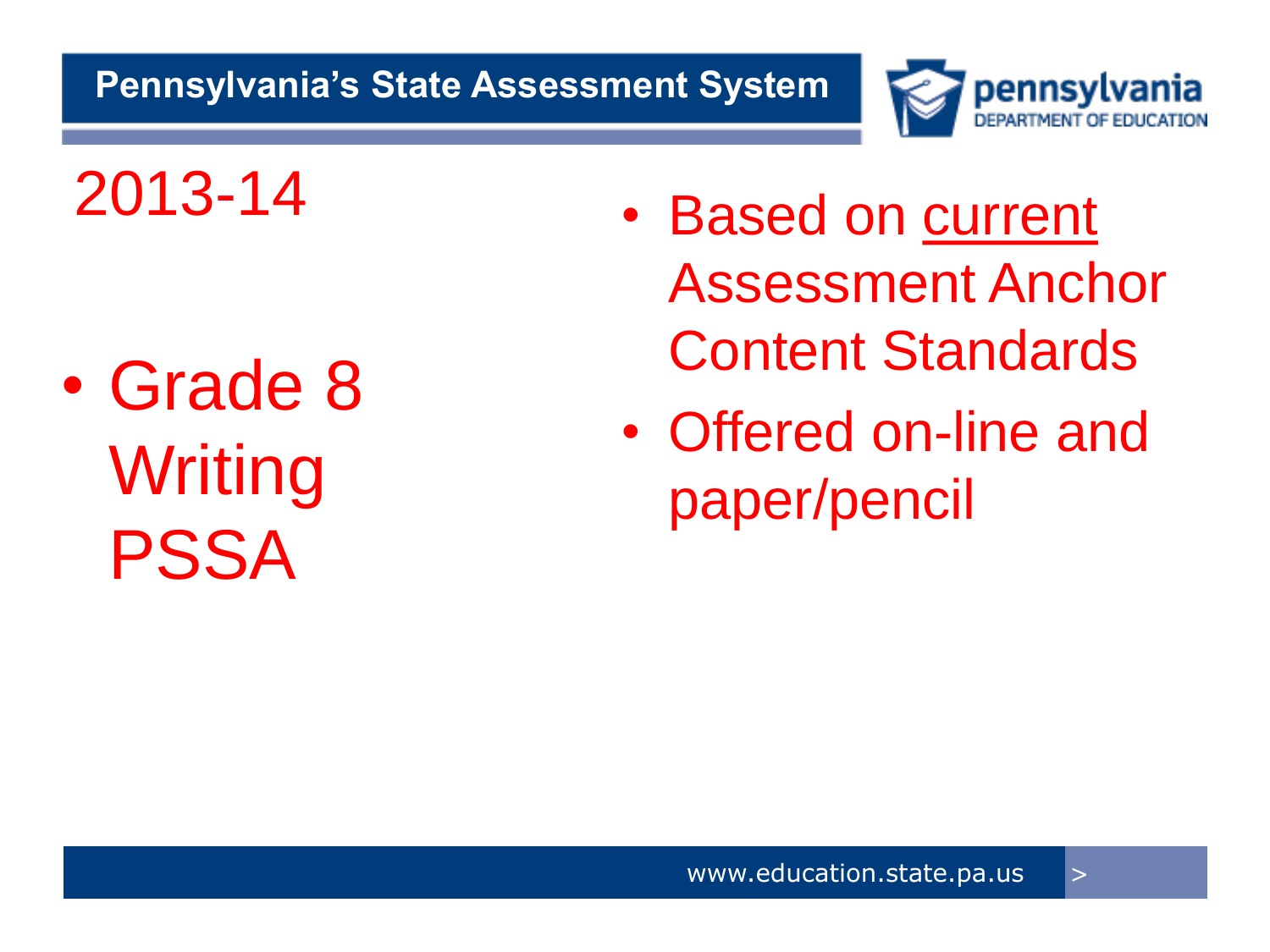

- Grades 4 & 8 **Science** PSSA
- 2013-14 Based on current Assessment Anchor Content Standards
	- Offered on-line and paper/pencil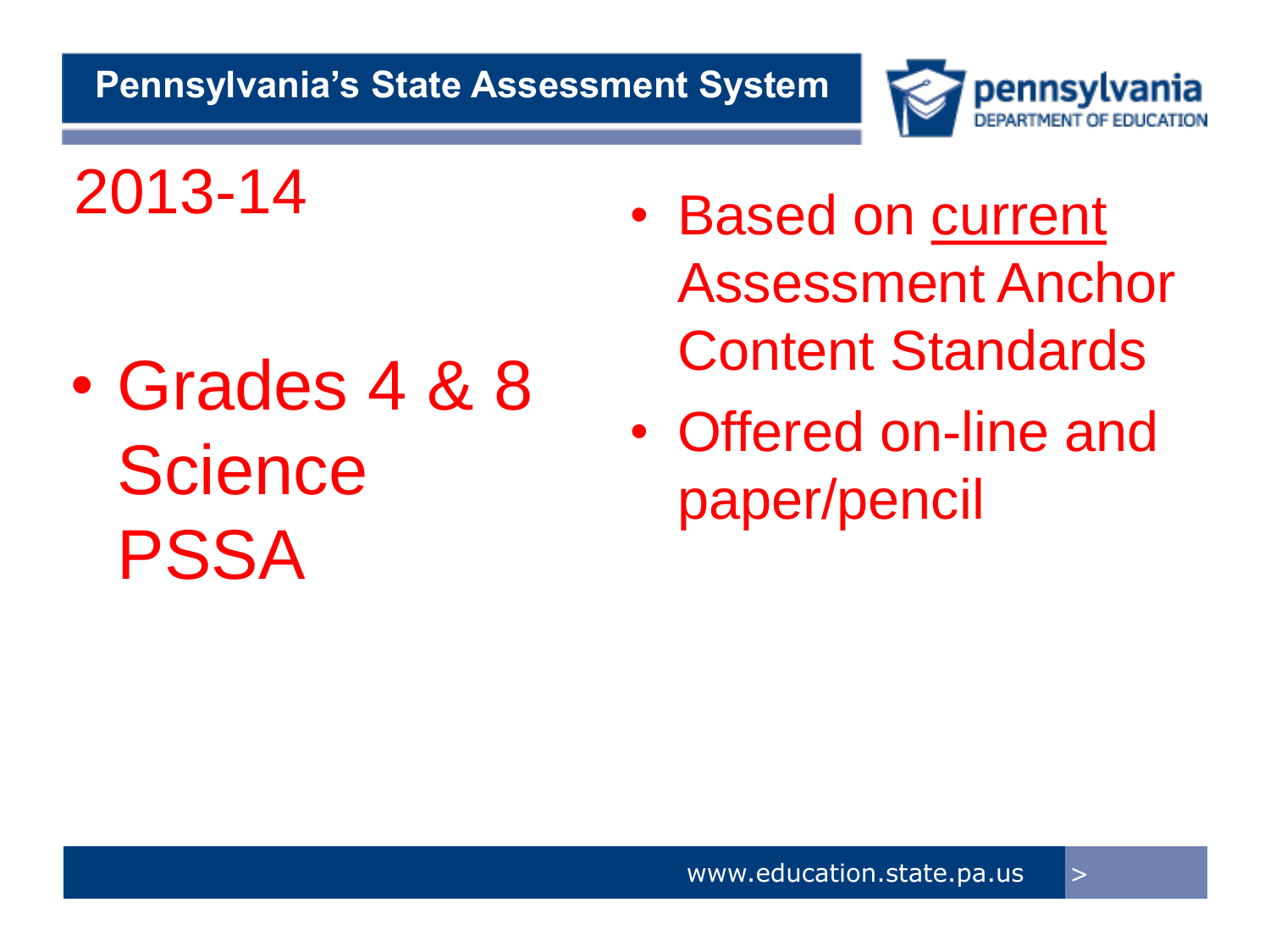

- 2013-14 Offered paper/pencil only
	- Results will be used to implement a writing component into the proposed Grades 6-8 English Language Arts (ELA) assessment.
- Grades 6-8 Stand-alone Writing Field Test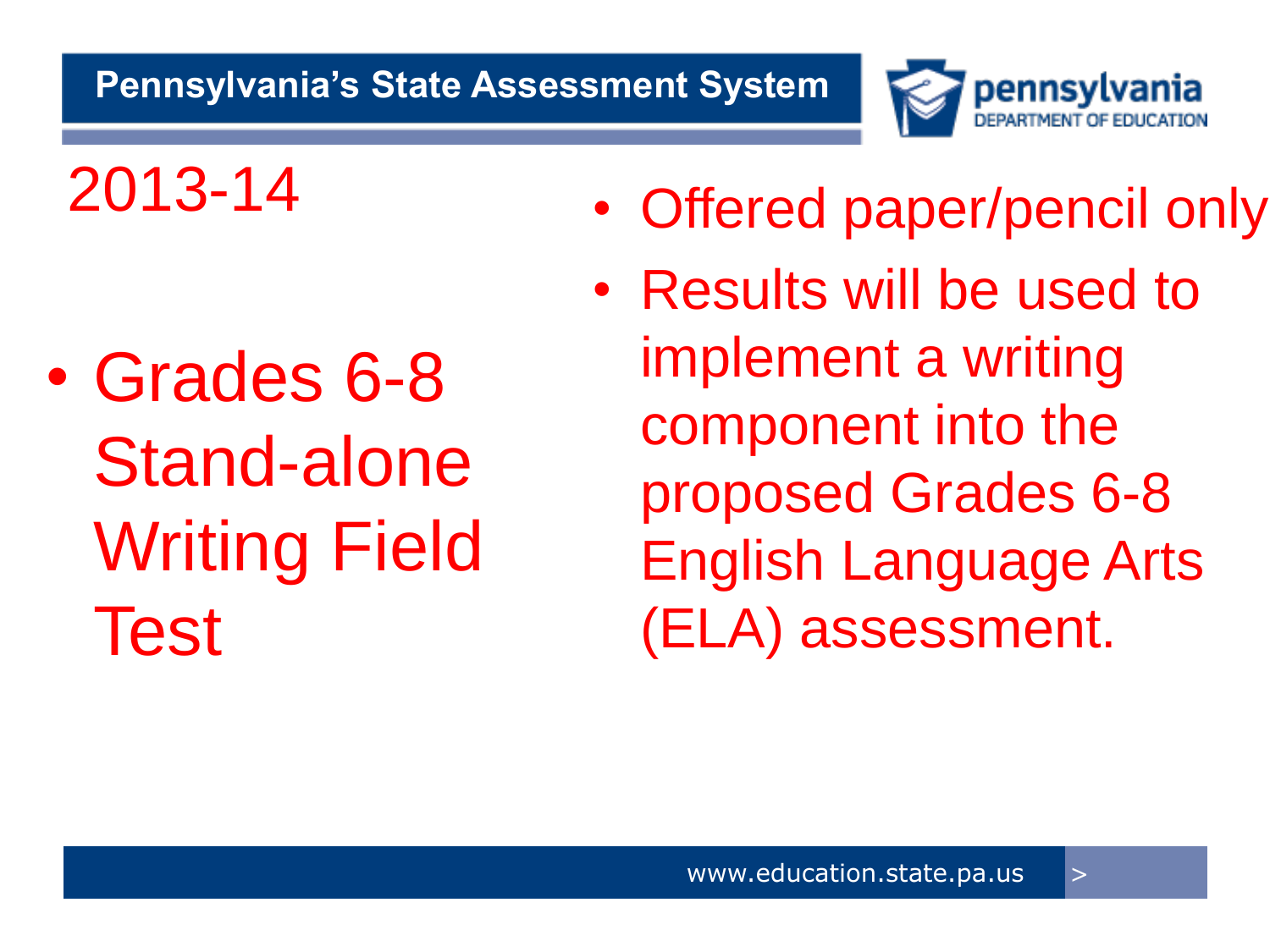

**K E E X x S** M **T** S  **O N E**

- 2013-14 **Keystone Exams will be used for two purposes:**
	- **Proposed state requirement that the class of 2017 and beyond demonstrate proficiency for the purpose of graduation**
	- **Accountability as per No Child Left Behind (NCLB)**
		- **Adequate Yearly Progress (AYP)**
		- **Details pending**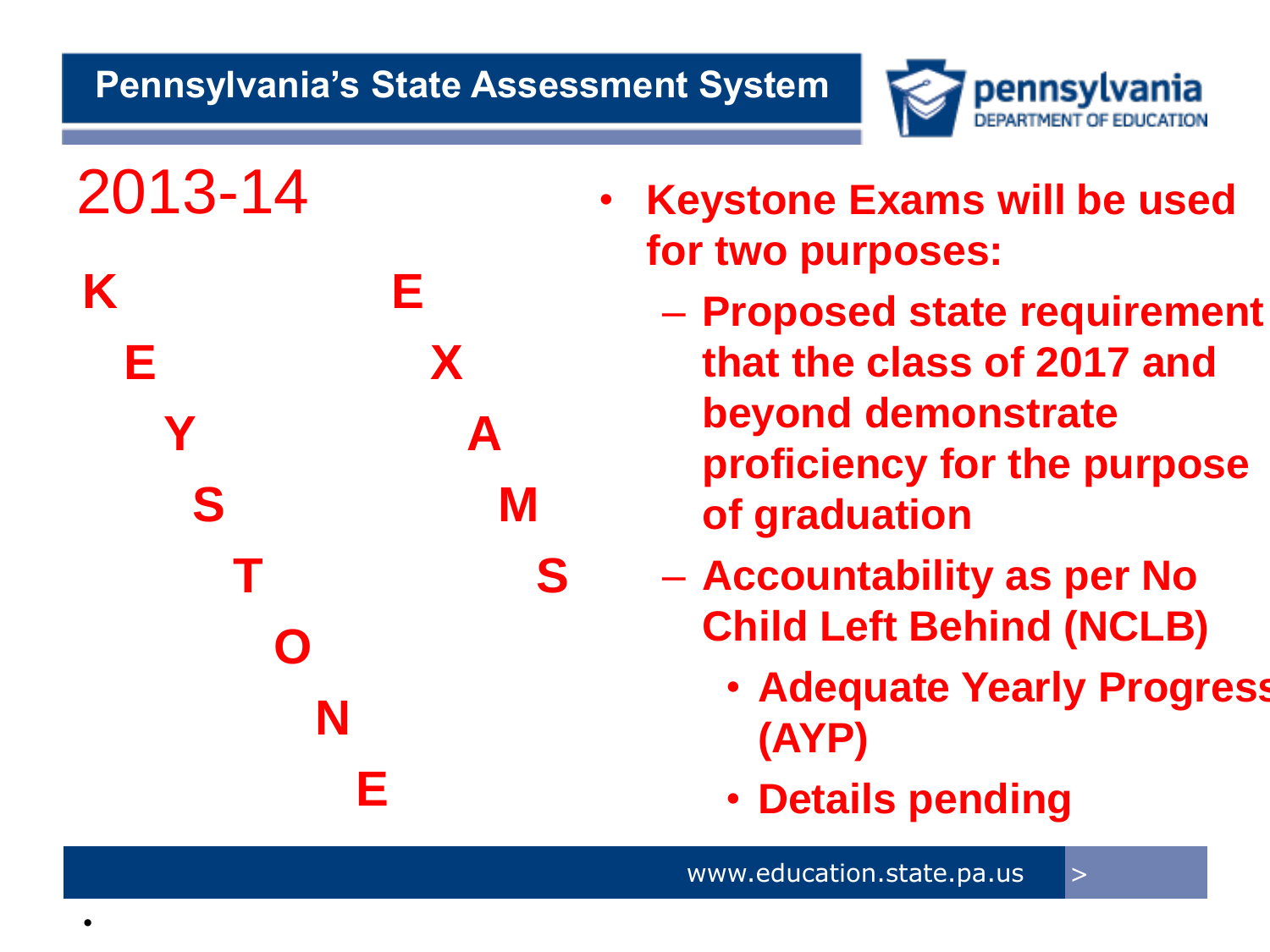

### **2013-14 Keystone Exams**

- **Accountability (Federal requirement)**
	- **All 11th grade students who have not taken the Keystone Exams must take the Keystone Exams**
	- **2012-13 10th grade students' banked scores**
		- **Students who were not proficient may retest**
	- **All non-11th grade students completing a Keystone related course must take the appropriate Keystone Exam**
		- **Only 11th grade results will be used to calculate AYP**
		- **Non-11th grade students' results will be banked until they're in 11th grade**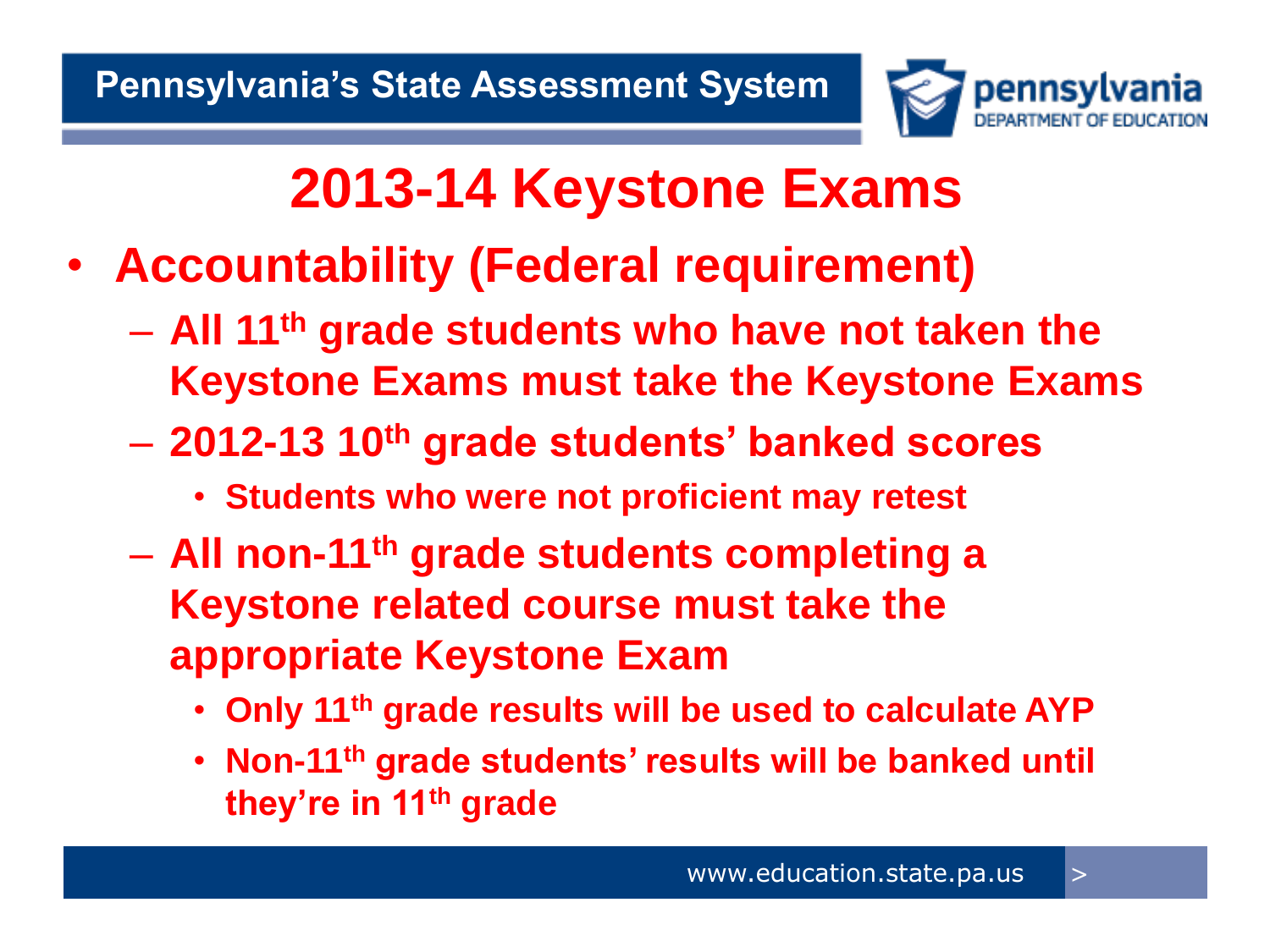

| <b>Assessment</b>                    | <b>Date</b>            |  |
|--------------------------------------|------------------------|--|
| <b>Winter Wave 1 Keystone</b>        | December 2013          |  |
| Winter Wave 2 Keystone               | January 2014           |  |
| <b>Grades 6-8 Writing Field Test</b> | February 2014          |  |
| Grades 3-5 English Language Arts     | March 17-21, 2014      |  |
| Grades 6-8 Math/Reading PSSA         | March 17-28, 2014      |  |
| Grades 3-5 Math PSSA                 | March 24-28, 2014      |  |
| Grades 3-5 ELA & Math Make-up        | March 31-April 4, 2014 |  |
| Grades 6-8 Math/Reading Make-up      |                        |  |
| <b>Grade 8 Writing PSSA</b>          |                        |  |
| <b>Grade 8 Writing Make-up</b>       | April 7-11, 2014       |  |
| <b>Easter</b>                        | April 20, 2014         |  |
| Grades 4 & 8 Science PSSA            | April 28, 2014         |  |
| Grades 4 & 8 Science make-up         | May 2-9, 2014          |  |
| <b>Keystone Spring Window</b>        | May 2014               |  |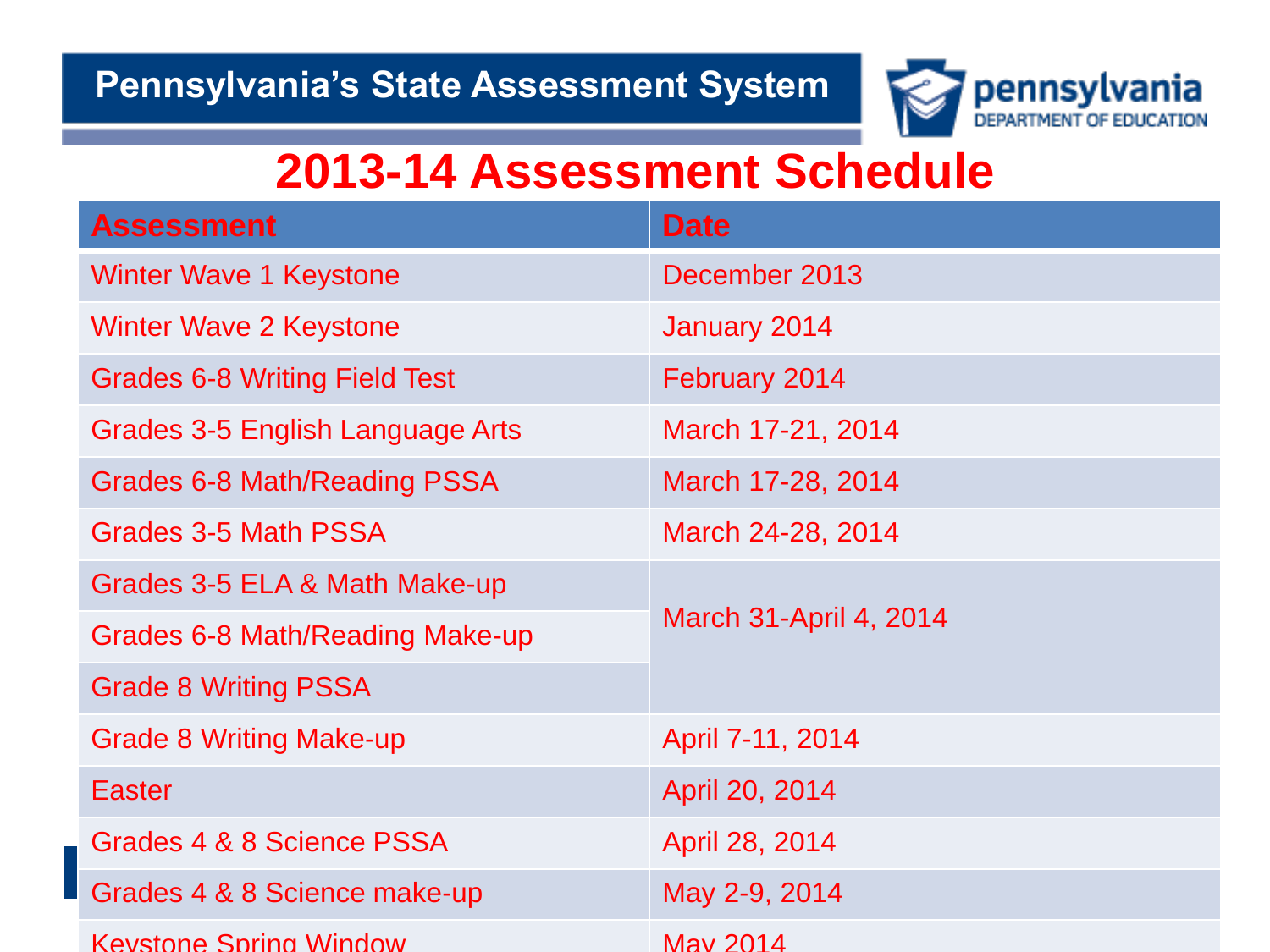

### 2014-15

- Grades 3-8 English Language Arts PSSA (PA CC)
- Grades 3-8 Mathematics PSSA (PA CC)
- Grades 3-8 & 11 Mathematics & Reading PASA
- Grades 4 & 8 Science PSSA
- Grades 4, 8 & 11 Science PASA
- Keystone Exams
	- Algebra I, Literature, Biology, Composition
	- Civics & Government Field Test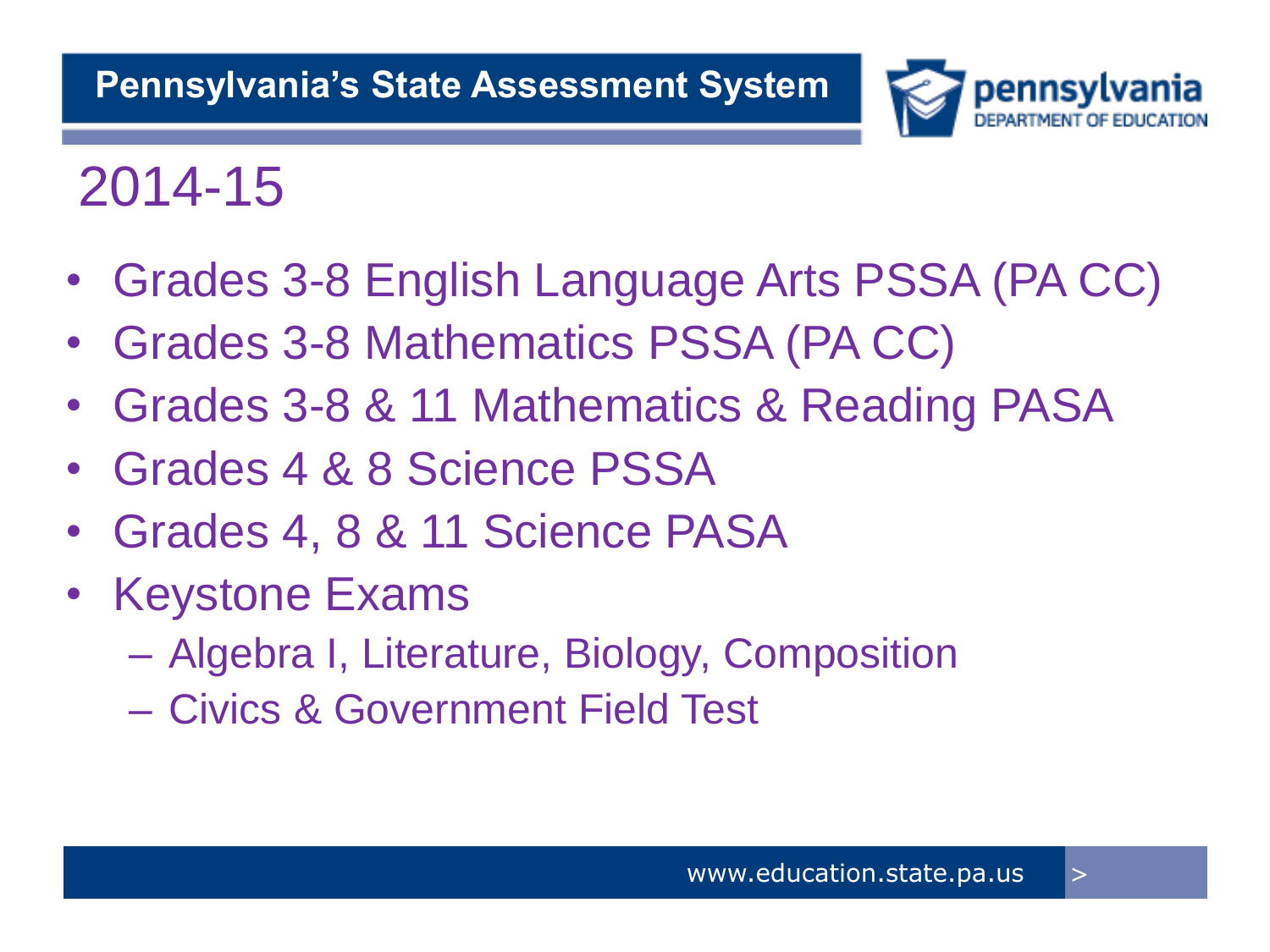

- Grades 3-8 English Language Arts PSSA
- 2014-15 Based on Assessment Anchor Content Standards aligned to PA Common Core Standards
	- Includes a writing component
		- An area not previously assessed at grades 6 & 7
	- Offered on-line & paper/pencil
	- PDE plans to apply for a new AMO for grades 6-8.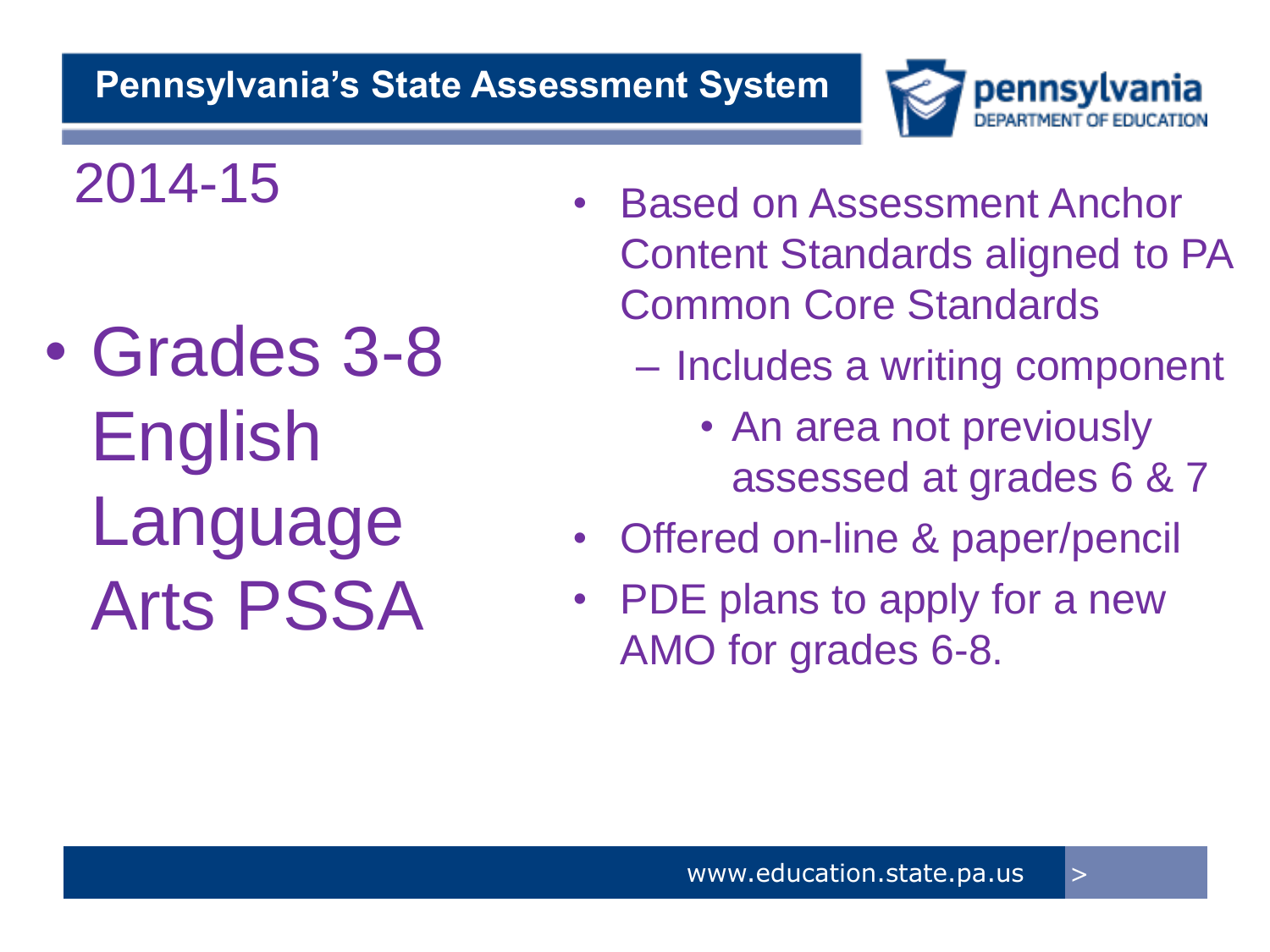

- Grades 3-8 **Mathematics** PSSA
- 2014-15 Based on Assessment Anchor Content Standards aligned to PA Common Core **Standards** 
	- Offered on-line & paper/pencil
	- PDE plans to apply for a new AMO for grades 6-8.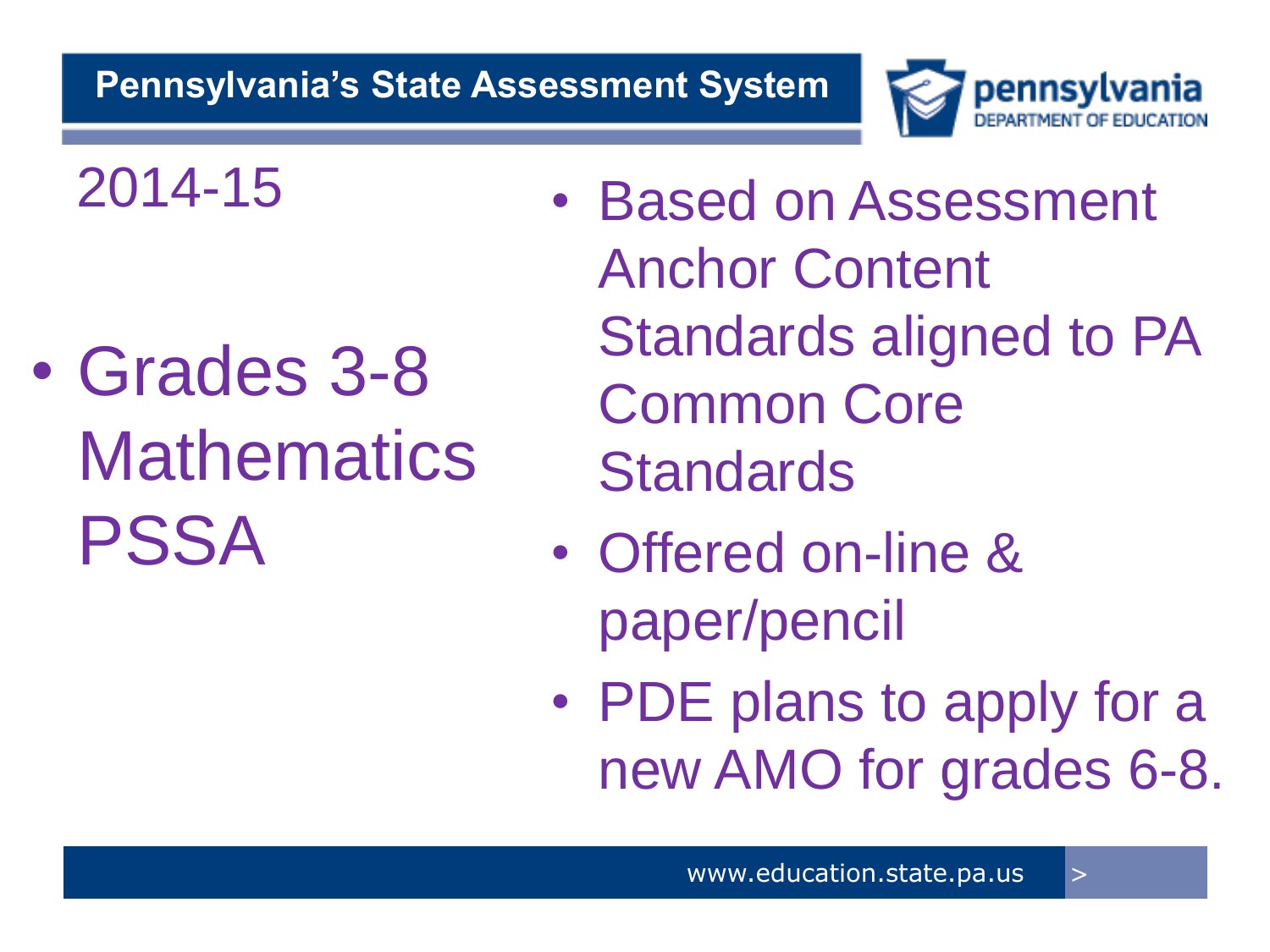

- 2014-15 Based on current Assessment Anchor Content Standards
- Grades 4 & 8 **Science** PSSA
- Offered on-line and paper/pencil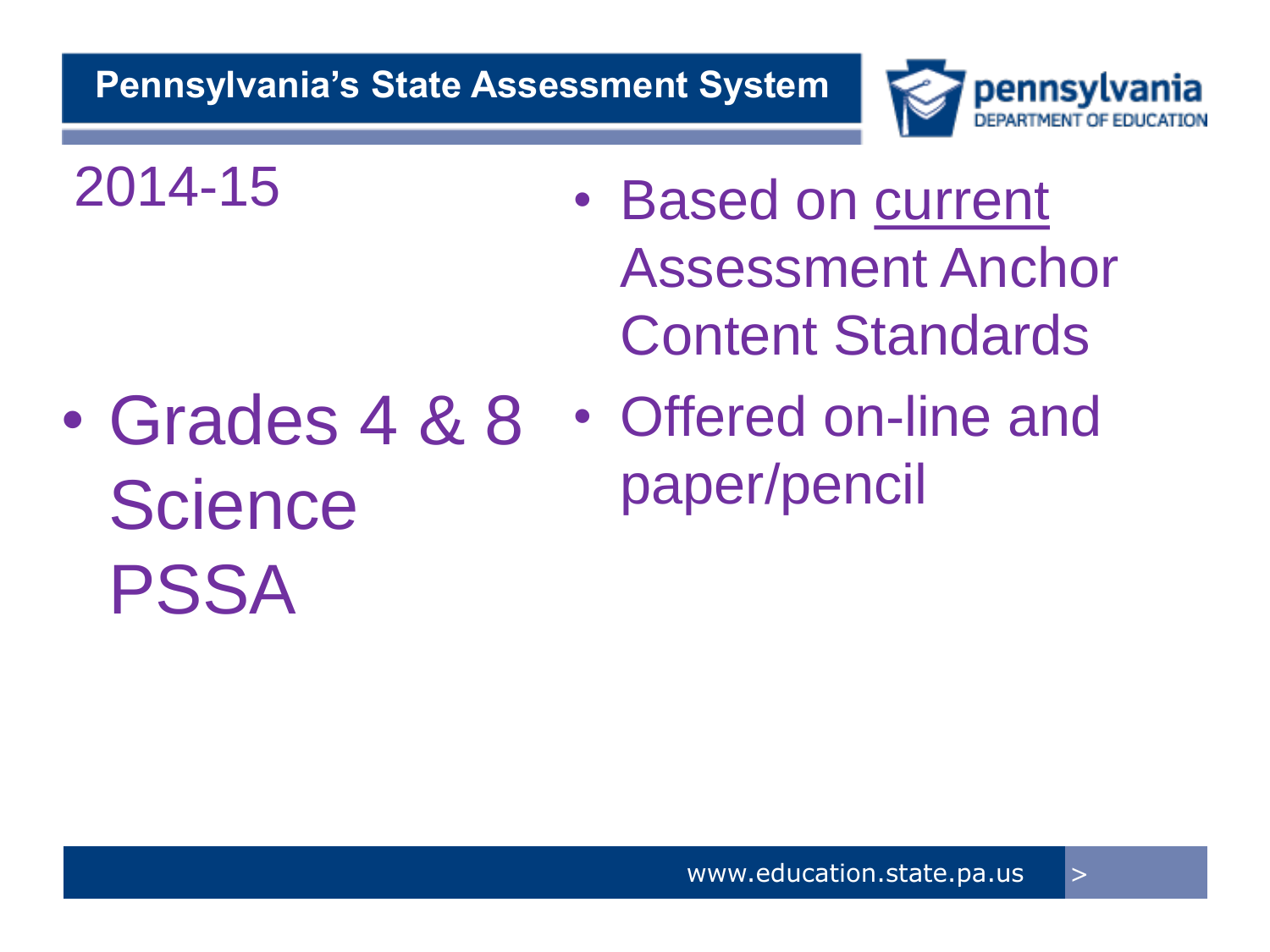

### THE KEYSTONE EXAMS

- 2014-15 **Keystone Exams will be used for two purposes:**
	- **Proposed state requirement that the class of 2017 and beyond demonstrate proficiency for the purpose of graduation**
	- **Accountability as per No Child Left Behind (NCLB)**
		- **Adequate Yearly Progress (AYP)**
		- **Details pending**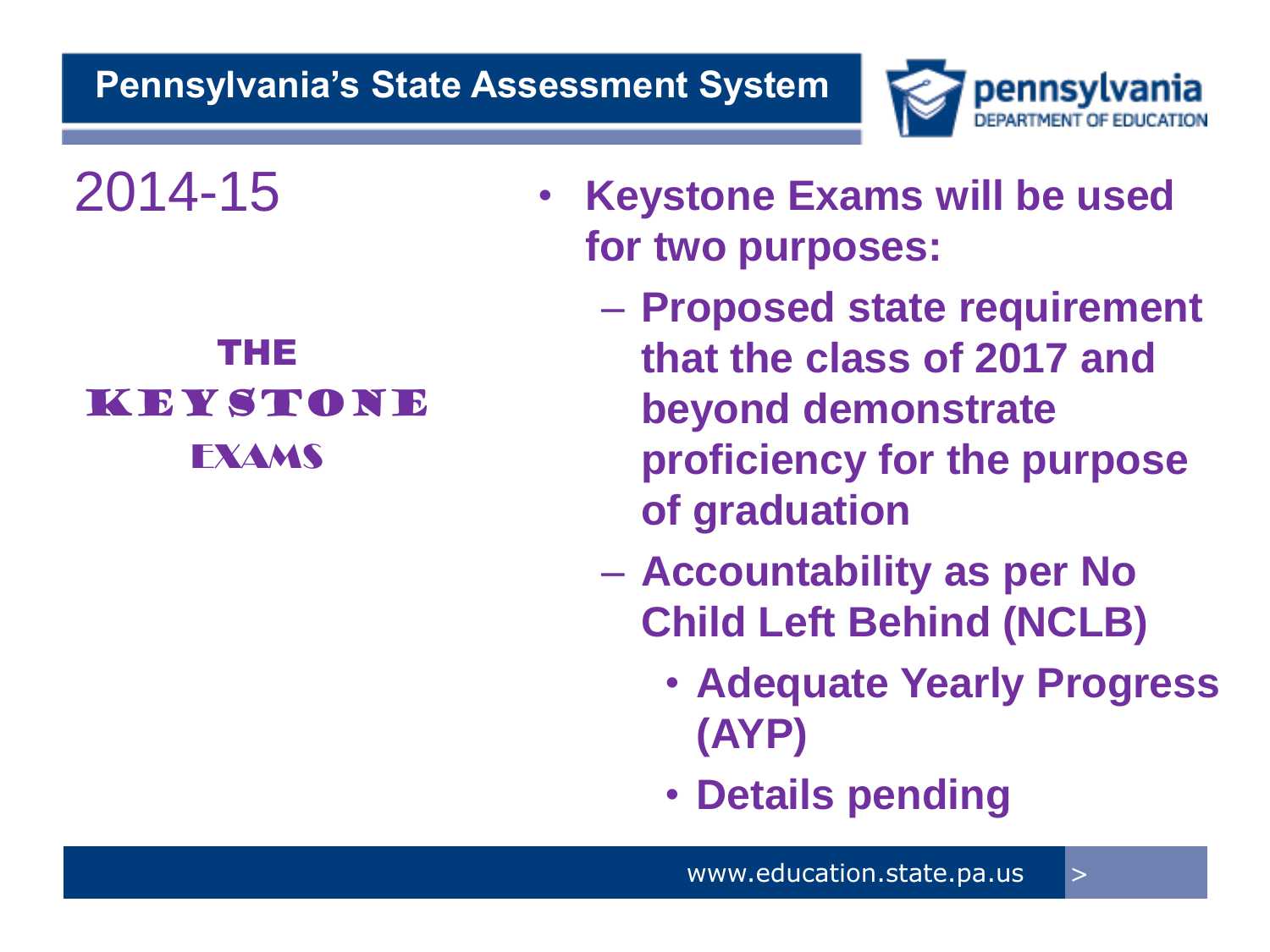

### **2014-15 Keystone Exams**

- **Accountability (Federal requirement)**
	- **All 11th grade students who have not taken the Keystone Exams must take the Keystone Exams**
	- **2013-14 10th grade students' banked scores**
		- **Students who were not proficient may retest**
	- **2012-13 9th grade students' banked scores**
		- **Students who were not proficient may retest**
	- **All non-11th grade students completing a Keystone related course must take the appropriate Keystone Exam**
		- **Only 11th grade results will be used to calculate AYP**
		- **Non-11th grade students' results will be banked until they're in 11th grade**